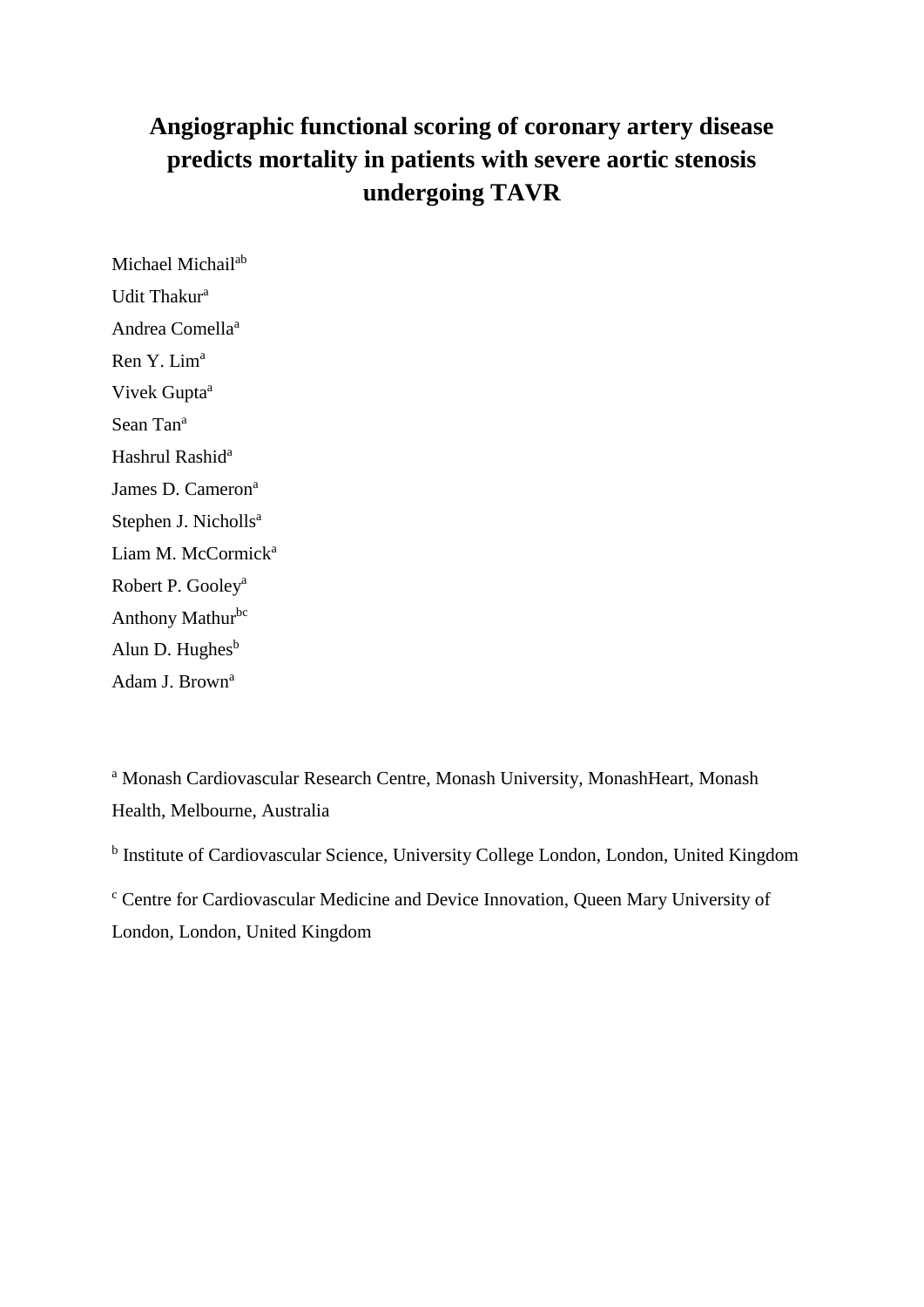#### **Abstract**

**Background/purpose** Coronary artery disease (CAD) is common in patients undergoing transcatheter aortic valve replacement (TAVR), although its prognostic significance is questionable. Significant CAD stratified using SYNTAX score (SS) has been associated with greater mortality, yet it is unknown whether the functional impact of CAD also impacts outcomes in this cohort. DILEMMA score (DS) is a validated angiographic functional scoring tool that correlates with fractional flow reserve and instantaneous wave-free ratio.

This study sought to assess the functional impact of CAD on outcomes in patients undergoing TAVR for severe aortic stenosis (AS).

**Methods/materials** 229 patients were included in this analysis. Patients underwent angiographic DS and SS and were classified using predefined values. The primary endpoint was one-year all-cause mortality, with secondary endpoints of 30-day major adverse cardiac and cerebrovascular events (MACCE).

**Results** The mean age was  $83.9 \pm 0.5$  years (55.0% female), with 11.8% all-cause mortality. CAD defined by ≥30% stenosis in any vessel was not associated with adverse outcomes  $(HR = 1.08, p = 0.84)$ . However, the risk of one-year mortality was greater in patients with either SS > 9 (20.8% vs. 9.4%, HR 2.34, p = 0.03) or DS > 2 (18.4% vs. 8.5%, HR = 2.28,  $p = 0.03$ ). Both scoring systems were also associated with 30-day MACCE (both  $p < 0.05$ ). After multivariate adjustment, independent predictors of one-year mortality were  $DS > 2$  $(HR = 2.29, p = 0.04)$ , left ventricular ejection fraction <50% (HR 2.66, p = 0.04) and COPD (HR 2.43,  $p = 0.04$ ).

**Conclusion** Our results demonstrate that angiographic functional scoring is independently predictive of both 12-month mortality and 30-day MACCE following TAVR.

**Keywords:** Transcatheter aortic valve replacement, Aortic stenosis, coronary artery disease, Coronary physiology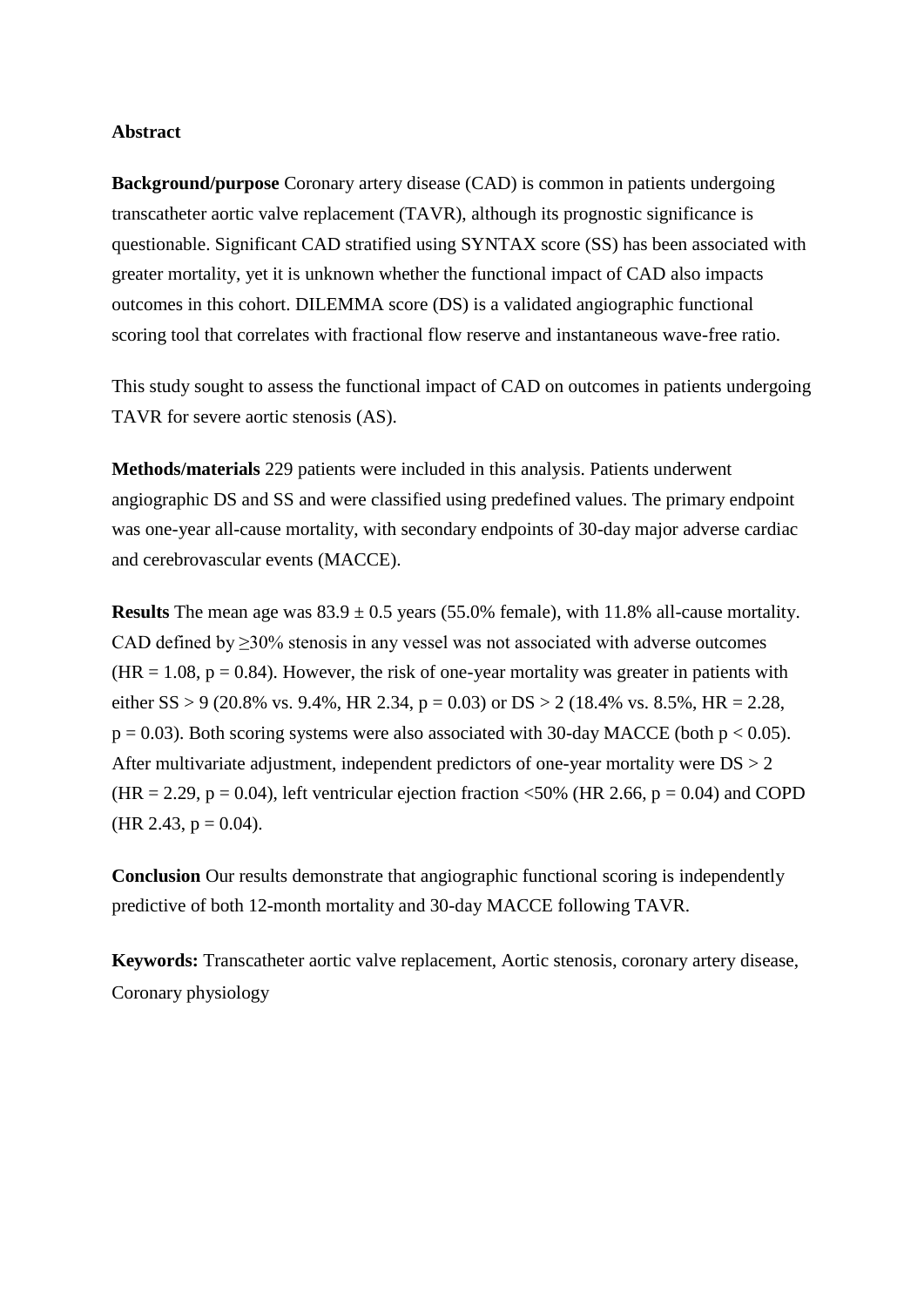# **Abbreviations**

| AS              | aortic stenosis                                |
|-----------------|------------------------------------------------|
| <b>BARI MJI</b> | <b>Bypass Angioplasty Revascularization</b>    |
|                 | <b>Investigation Myocardial Jeopardy Index</b> |
| <b>CAD</b>      | coronary artery disease                        |
| <b>CFR</b>      | coronary flow reserve                          |
| <b>CVA</b>      | cerebrovascular accident                       |
| DS              | <b>DILEMMA</b> score                           |
| <b>FFR</b>      | fractional flow reserve                        |
| <b>HR</b>       | hazard ratio                                   |
| <b>LVEF</b>     | left ventricular ejection fraction             |
| MI              | myocardial infarction                          |
| PCI             | percutaneous coronary intervention             |
| PPMI            | periprocedural myocardial injury               |
| <b>SAVR</b>     | surgical aortic valve replacement              |
| SS              | <b>SYNTAX</b> score                            |
| <b>TAVR</b>     | transcatheter aortic valve replacement         |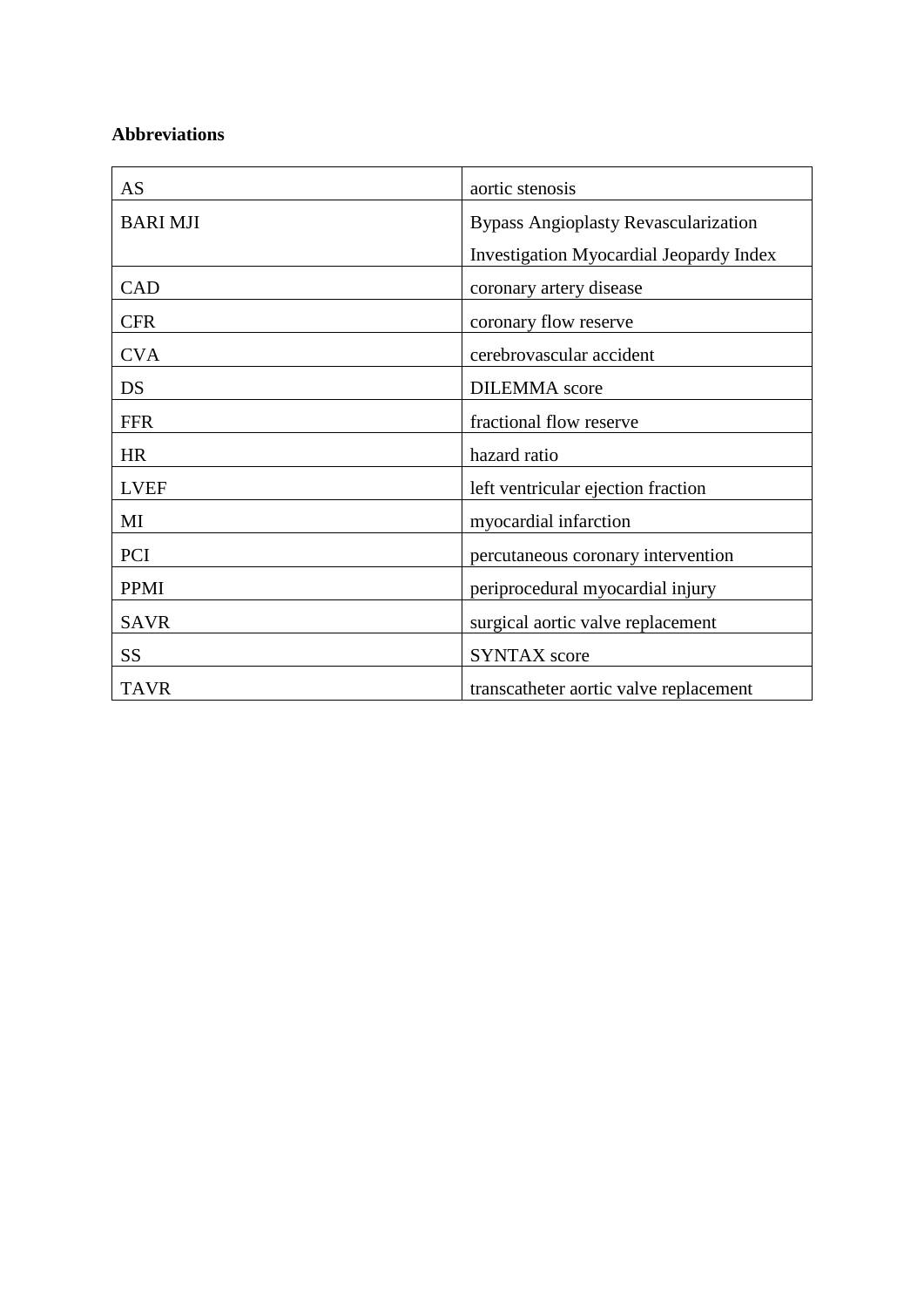#### **1. Introduction**

The evolution of transcatheter aortic valve replacement (TAVR) continues to revolutionize the treatment of patients with severe aortic stenosis (AS). However, the management of concomitant coronary artery disease (CAD) remains controversial. In patients undergoing surgical aortic valve replacement (SAVR), revascularization of significant CAD with coronary artery bypass surgery (CABG) reduces the risk of adverse procedural outcomes [1] and is guideline-recommended [2]. It is therefore of widespread interest whether these same principles should be extrapolated to patients undergoing transcatheter therapies. The influence of CAD on TAVR outcomes has previously been explored in large registries with conflicting results [[3], [4], [5], [6]]. Given the heterogenous nature of CAD, angiographic complexity using SYNTAX scoring (SS) was explored as an alternative means to stratify outcomes [[7], [8], [9], [10]]. A pooled analysis of 3107 patients demonstrated that those with higher residual SS were at greater risk of subsequent mortality [11]. Although the mechanisms are unclear, the presence of significant CAD has been associated with periprocedural myocardial injury (PPMI) [12], with PPMI predictive of both 30-day and 1 year mortality [13]. Whilst SS provides an overall assessment of the extent of CAD, it does not assess the prognostic significance of lesion-level or vessel-specific ischemia. The DILEMMA score (DS) is a validated angiographic scoring tool that strongly correlates with fractional flow reserve (FFR) and instantaneous wave-free ratio (iFR) in patients with stable angina and acute coronary syndromes [[14], [15], [16]]. DS incorporates minimal luminal diameter, lesion length and Bypass Angioplasty Revascularization Investigation Myocardial Jeopardy Index (reflecting the percentage of myocardium subtended by a lesion). It provides a score ranging from 0 to 12, with a score  $\leq$ 2 having an excellent negative predictive value for identifying lesions with FFR >0.80 and iFR >0.89. In this study we sought to assess the prognostic impact of CAD on all-cause mortality following TAVR, stratified by angiographic scoring systems that act as surrogates for anatomical complexity (SS) or lesion physiological significance (DS). Our aim to the try and ascertain whether either metric was more predictive on TAVR outcomes.

#### **2. Materials and methods**

We retrospectively screened 320 patients who underwent TAVR for severe AS between November 2008 and October 2016 at MonashHeart, Melbourne. Patients were deemed as having severe AS on echocardiography and met criteria for TAVR as per consensus Heart Team decision. All patients underwent mandated coronary angiography prior to TAVR.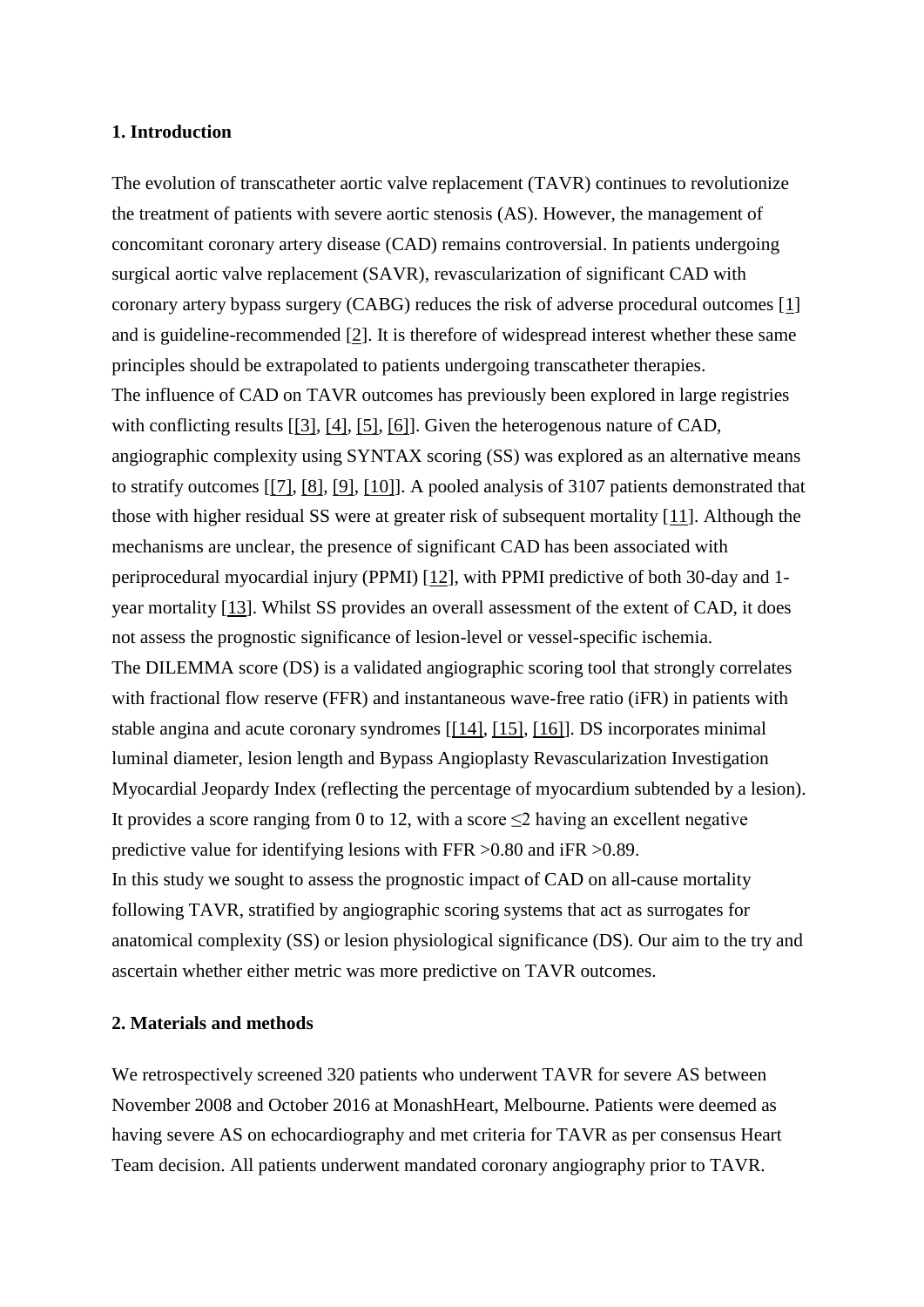Amongst patients with significant CAD, revascularization was undertaken in accordance with Heart Team recommendations, either prior to, or at the time of TAVR. In those patients, the post-revascularization angiograms with residual CAD were used for analysis. Patients were treated with either the Lotus Valve System (Boston Scientific, MA, USA), Medtronic CoreValve or Medtronic Evolut R prostheses (Medtronic, MN, USA). Patients were excluded from analysis if they had [1] prior CABG, [2] tandem coronary stenoses, [3] coronary revascularization during TAVR procedure, or [4] TAVR performed via non-femoral vascular access.

#### **2.1. Angiographic assessment for CAD**

All angiographic analyses were performed by two experienced readers. Patients with ≥30% angiographic stenosis in at least one artery were considered to have CAD warranting further assessment with DS and SS. SS I scores were calculated using the web-based calculator [17]. Previous studies using SS in patients undergoing TAVR have identified that the majority of patients have a low SS [11], thus making the conventional thresholds (low SS  $\leq$ 22, intermediate SS 23–32 and high SS  $\geq$ 33) unsuitable for stratification. In order to address this, we defined the threshold as the median SS from all the patients with CAD of  $\geq$ 30% stenosis on visual assessment. DS were calculated by a separate experienced cardiologist blinded to clinical outcomes and SS results. The full methods have been previously detailed [15]. In short, quantitative coronary angiographic analysis using QAngio (Medis Medical Imaging System BV, Leiden, the Netherlands) was performed to derive minimum luminal diameter (MLD) and lesion length (LL) for each lesion. Bypass Angioplasty Revascularization Investigation Myocardial Jeopardy Index (BARI MJI; percentage of left ventricular myocardium subtended by a lesion) was derived by assigning an index to all vessels based on length and calibre and dividing the sum of vessel scores distal to the culprit lesion by the sum of all vessel scores. The values for MLD, LL and BARI MJI each receive a score, the total of which represents DS (between 0 and 12).

Patients were considered to have non-functionally significant disease if lesions had a  $DS \leq 2$ as per previous validation studies [14,15]. Patients were classified into two groups: those with functionally significant CAD as evidenced by DS >2 in any of the three epicardial vessels or those with non-functionally significant CAD as defined by  $DS \leq 2$ .

#### **2.2. Study endpoints and follow up**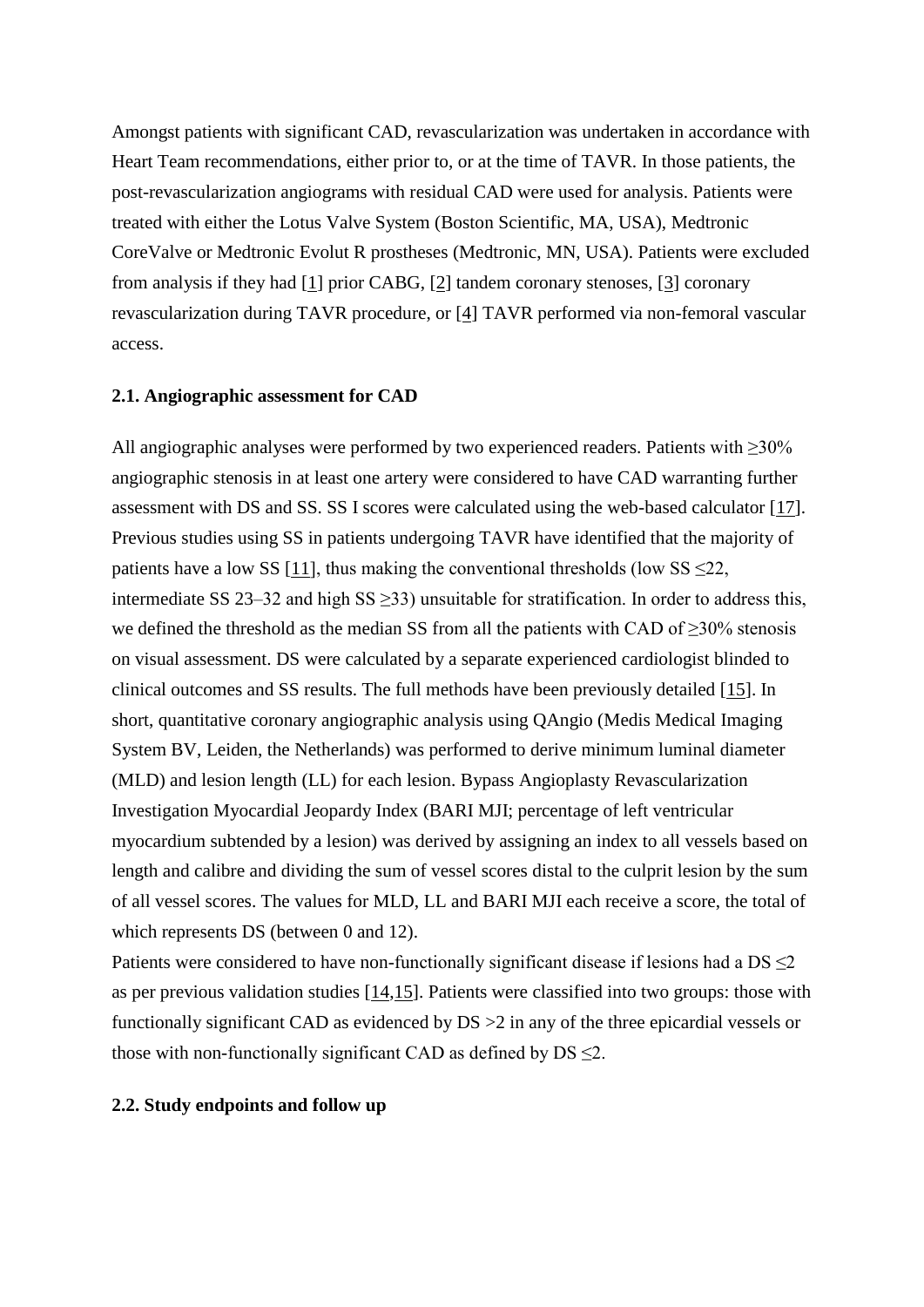The primary endpoint for this study was one-year all-cause mortality. Secondary clinical endpoints were 30-day major adverse cardiac and cerebrovascular events (MACCE), comprising spontaneous MI, stroke, TIA, heart failure-related admissions and all-cause death. Outcomes were defined according to the standardized definitions of the Valve Academic Research Consortium-2 consensus (VARC-2) criteria [18].

#### **2.3. Statistical analysis**

Data was analyzed using Stata (Stata Corp LP, College Station, TX). Baseline and procedural characteristics were compared according to CAD severity stratified by DS. Continuous variables are presented as mean  $\pm$  SD or median  $\pm$  interquartile range (IQR) according to their distribution. Categorical variables are presented as absolute numbers and percentages. Comparisons were made using *t*-tests used for continuous variables and χ2 tests for unpaired categorical variables. The probabilities of death stratified according to CAD severity by DS and SS were plotted using the Kaplan-Meier method. Univariate and multivariate analyses were performed, the latter using a Cox proportional hazards regression model created with variables from univariate analysis with p value  $\leq 0.2$ . The proportional hazards assumption for these was satisfied through assessment of both Schoenfeld residuals and log-minus-log survival plots. Hazard ratios (HR) or odds ratios (OR) were reported with 95% confidence intervals, as appropriate. A two-tailed  $p < 0.05$  was considered statistically significant.

### **3. Results**

A total of 229 patients were included in the final analysis (Fig. 1). Of those, 123 patients (53.7%) had at least ≥30% stenosis in one or more of the vessels warranting further SS and DS assessment. Stratified by DS, 153 patients (66.8%) had all vessels with DS  $\leq$ 2 whilst 76 (33.2%) had at least one vessel with DS >2. Conventional SS thresholds demonstrated that the majority of patients (98.3%) had a low (0–22), 1.7% had intermediate (22–32) and none had high (≥33) SS. The median SS (excluding all patients with SS of 0) was 9 and this was used as the threshold for analysis. Of the 229 patients, 181 patients (79.0%) had SS  $\leq$ 9 and 48 patients (21.0%) had SS >9. Scheduled follow-up was completed in all patients.

The mean age was  $83.9 \pm 0.5$  years and 55.0% were female. There were lower rates of previous MI (3.3% vs 10.5%,  $p = 0.025$ ) and lower rates of previous percutaneous coronary intervention (PCI; 11.1% vs 27.6%,  $p = 0.002$ ) when comparing the DS  $\leq$ 2 vs DS  $>$ 2 groups.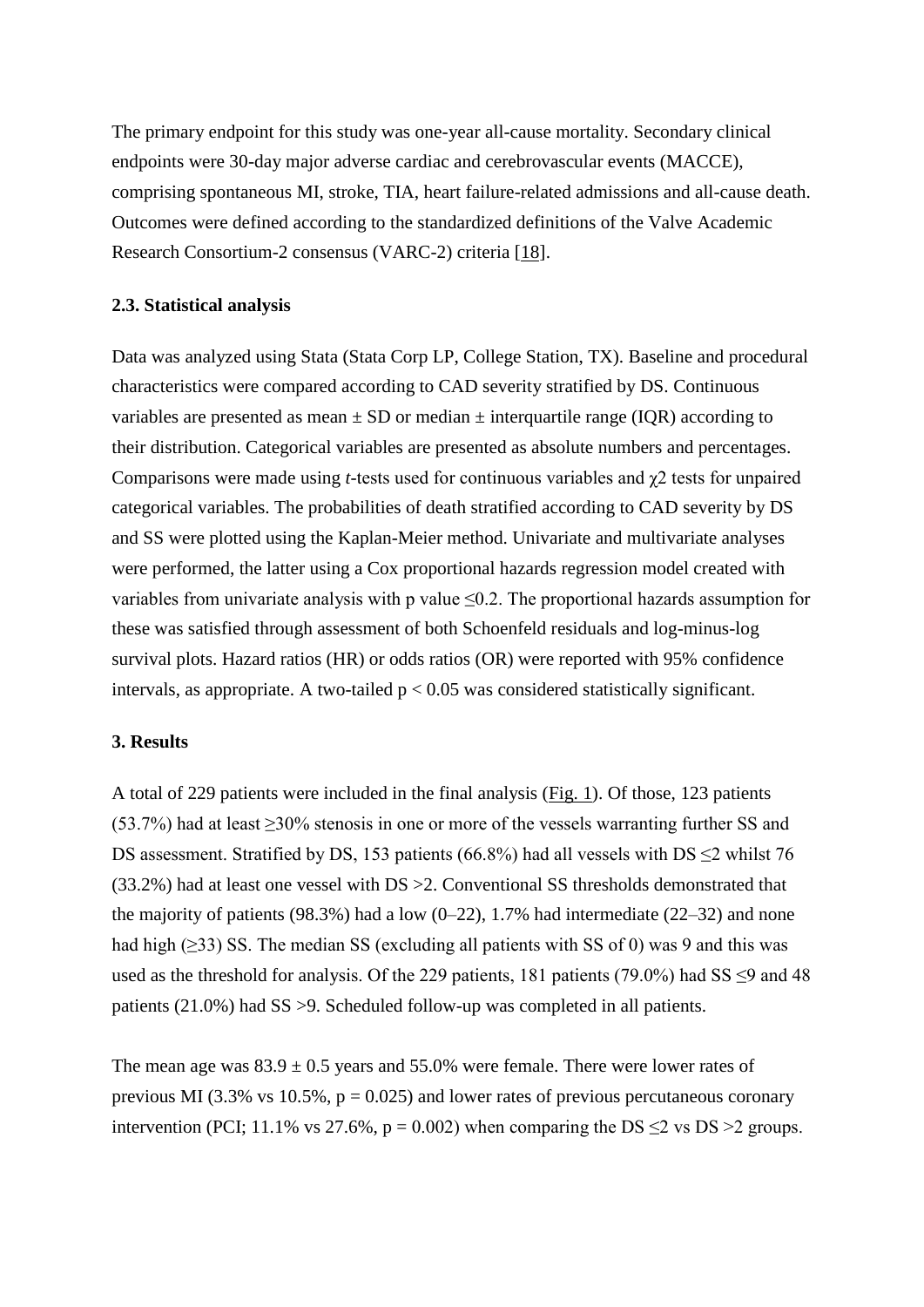The remainder of the baseline and procedural characteristics remains comparable between groups. The other baseline and procedural characteristics are summarized in Table 1, Table 2.

#### **3.1. Primary and secondary endpoints**

At 365 days post-TAVR, all-cause mortality was 11.8%. The Kaplan Meier curves demonstrating the differences in mortality stratified by the presence of CAD (defined ≥30% visual stenosis severity in any vessel), DS and SS are presented in Fig. 2. Patients with CAD ≥30% visual stenosis severity in any vessel (not further quantified through angiographic scoring) did not have an increased risk of death (hazard ratio [HR] = 1.08, CI 0.51–2.31,  $p = 0.84$ ; Fig. 2A). However, when stratifying using DS or SS, patients with significant CAD had greater mortality. After 365 days, DS  $>2$  was associated with a significantly increased risk of death compared with DS  $\leq$  2 (18.4% vs. 8.5%, HR = 2.28, CI 1.07–4.84 p = 0.03; Fig. 2B). Similarly, a SS >9 was associated with a significantly increased risk of death compared with a SS  $\leq$ 9 (20.8% vs 9.4%, HR 2.34, CI 1.07–5.11, p = 0.03; Fig. 2C). Utilizing a multivariate Cox proportional hazards regression model, DS >2 maintained a significant effect on survival after adjusting for age, BMI, gender, previous PCI, LVEF <50% and COPD (adjusted HR 2.29, CI 1.05–4.99  $p = 0.04$ ). After multivariate adjustment using the same variables, SS >9 was no longer predictive of mortality (adjusted HR 1.87, CI 0.82–4.22,  $p = 0.13$ .

The post-procedural 30-day outcomes are summarized in Table 3. At 30 days, the unadjusted risk for MACCE was greater for patients whether stratified by  $DS > 2$  (OR 2.1, p = 0.03) or by SS  $>9$  (OR 2.8, p = 0.01). Individually, the unadjusted risk for the clinical endpoints of spontaneous MI, stroke, TIA and death were not greater at 30 days when stratified by either SS >9 or DS >2. However, heart failure admissions at 30 days were greater in patients with SS >9 (OR 4.50, CI 1.54–12.9, p < 0.001).

#### **3.2. Other predictors of mortality**

The univariate analysis for the covariates associated with adverse outcomes is presented in Table 4 and Fig. 3. Neither diabetes (HR  $0.73$ , CI  $0.25-2.1$ , p = 0.56) nor hypertension (HR 0.94, CI 0.41–2.15,  $p = 0.89$ ) demonstrated any association with death. There was a trend to increased mortality in patients with LVEF  $\langle 50\% \rangle$  (HR 2.34, CI 0.95–5.81, p = 0.07) and COPD (HR = 2.14, CI 0.98–4.68,  $p = 0.06$ ) although these did not reach statistical significance. Along with DS  $>2$ , both LVEF <50% (HR 2.66, CI 1.03–6.72, p = 0.04) and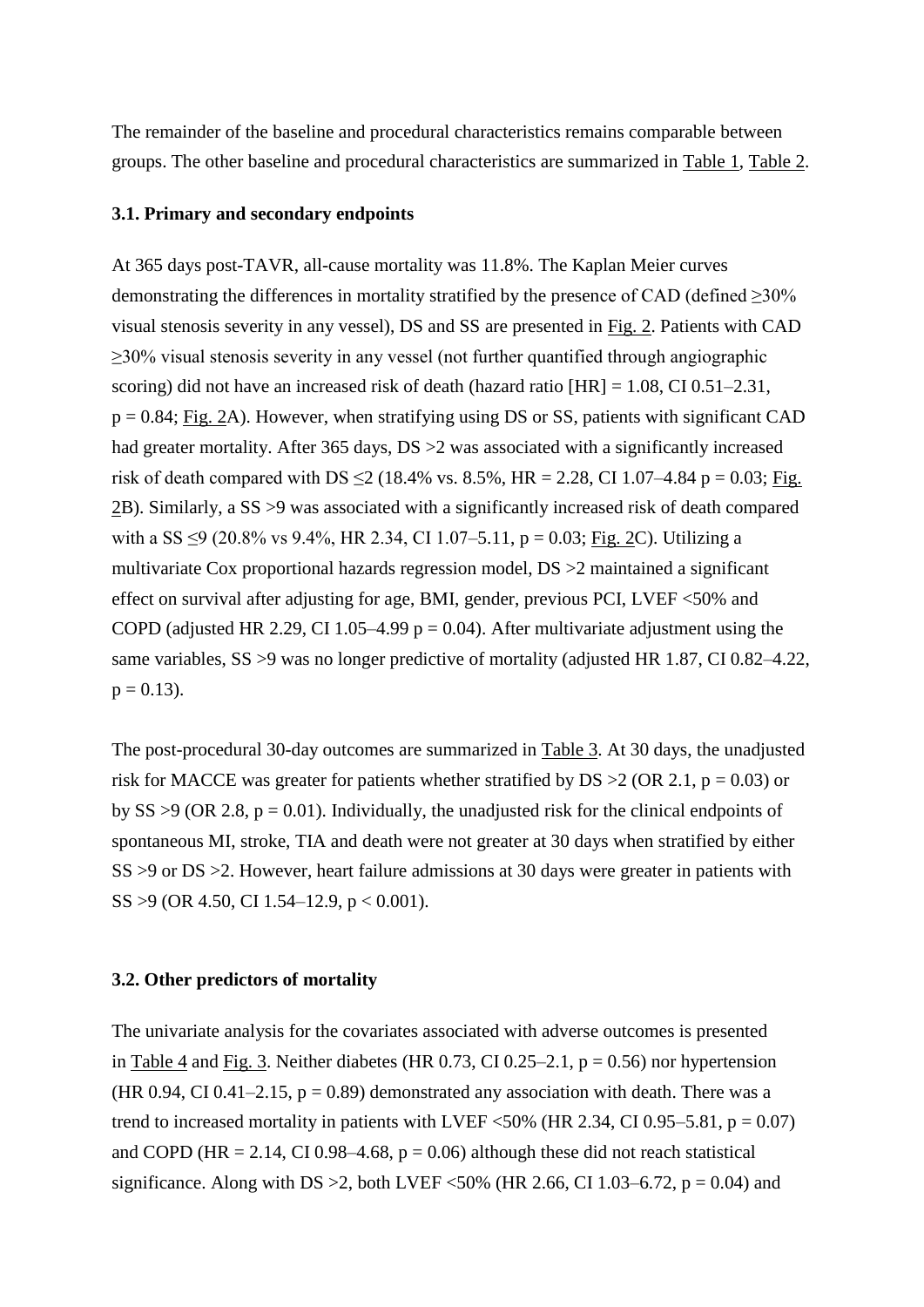COPD (HR 2.43, CI 1.04–5.68,  $p = 0.04$ ) were found to be predictors of mortality following TAVR after multivariate adjustment. Additionally, within the subgroup of patients with LVEF >50%, those with DS >2 were still at increased risk of mortality (HR = 2.75, CI 1.16– 6.54,  $p = 0.02$ ). These findings suggest that mortality was not being driven only by patients with impaired left ventricular function. The subgroup analysis showing the effect of  $DS > 2$ and SS >9 on the individual covariates is presented in Table S1 in the Data Supplement.

## **4. Discussion**

The findings from this study demonstrate that patients undergoing TAVR with CAD stratified by DS >2 or SS >9 were at greater risk of subsequent mortality. DS >2 remained an independent predictor of mortality even after adjustment for other variables known to predict outcome. Our study also demonstrates that patients stratified by both DS >2 or SS >9 are at higher risk of adverse outcomes as early as 30 days. These results therefore suggest that in patients undergoing TAVR, not only is the angiographic severity of CAD prognostically important, but also the functional significance of lesions. These findings importantly highlight that, similar to non-AS patients, lesions most likely to be ischemia-inducing are prognostically significant.

Whilst SS quantifies the extent and severity of CAD, it provides no information on the functional impact of the disease upon the myocardium it subtends. In patients without AS there is ample data to demonstrate that patients with large burden of ischaemia have worsened prognosis [19,20]. Furthermore, functional testing has a crucial prognostic significance in determining whether revascularization is warranted [21,22]. As such, there has been a paradigm shift from anatomical to functional CAD assessment when making such decisions. This is now superior to angiographic-guided revascularization and is widely acknowledged as gold standard in clinical guidelines [23].

In patients with severe AS, there are a number of pathophysiological changes that result in greater ischemic potential and impaired coronary flow reserve (CFR), even in the absence of CAD [24,25]. This includes the evolution of left ventricular hypertrophy in response to increased afterload, which increases resting myocardial oxygen demand. This is met with upregulation of resting coronary blood flow, mediated by decreased microcirculatory resistance. The ability to further increment coronary blood flow in response to additional demands (such as during exertion) is diminished by abnormal ventriculo-aortic physiology. This cascade of events makes patients with severe AS even more susceptible to ischemia than non-AS patients. The presence of functionally significant CAD in this context further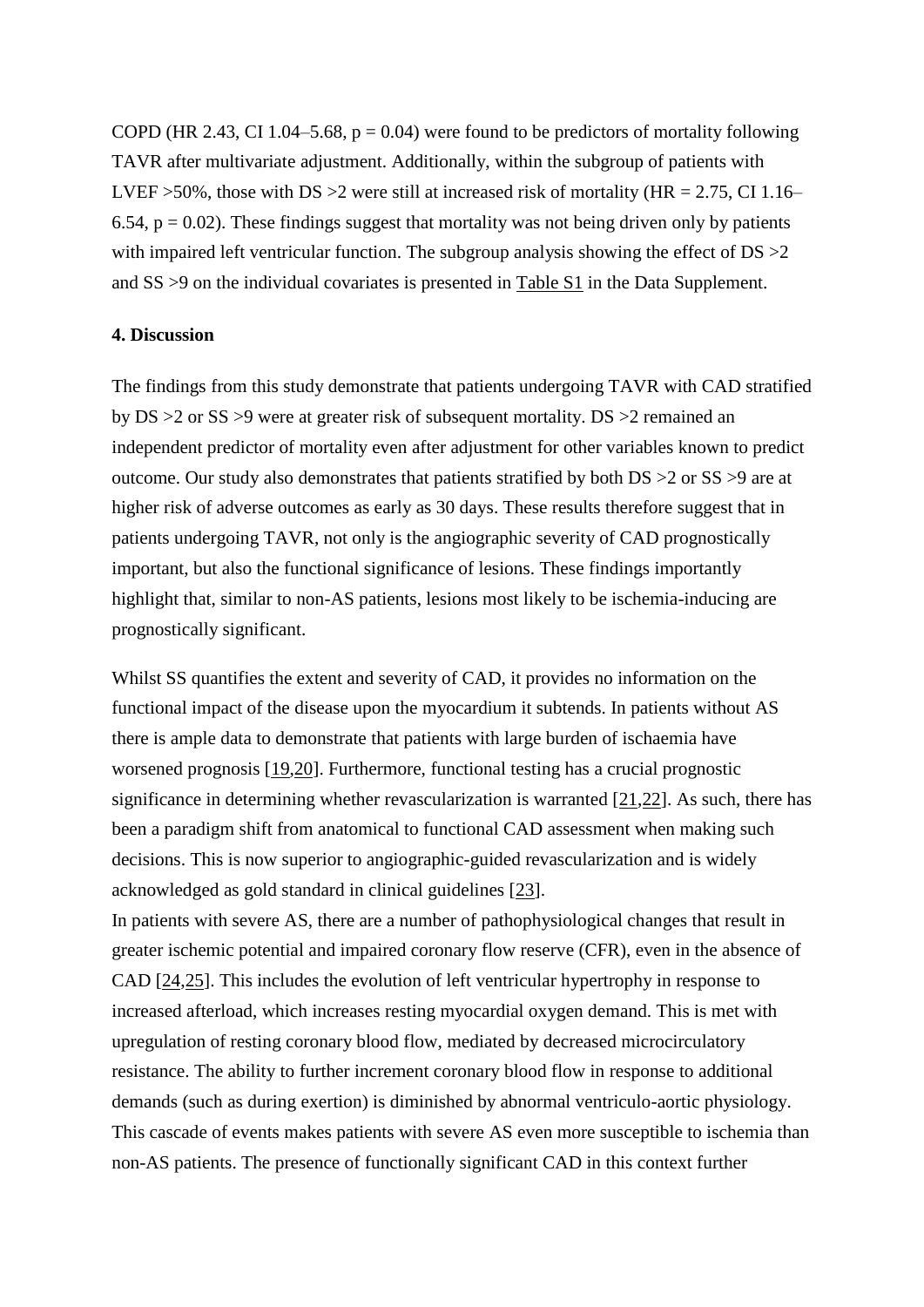increases myocardial ischemic potential. This places these patients at greater risk of mismatch between oxygen supply and demand at times of physiological stress (type II myocardial infarction), which leads to myocardial necrosis. Various physiological stressors occur during TAVR procedures and can place patients at higher risk of such myocardial ischemic injury. This, for example, includes periods of hypotension during rapid pacing, valve positioning and deployment [26]. Given the known association between PPMI and adverse outcomes [13], it is therefore conceivable that this is one of the principle underlying mechanisms for poorer outcomes in those with higher DS undergoing TAVR as demonstrated herein. This is supported by data which has also shown that the presence of CAD increases the likelihood for PPMI and subsequent mortality in patients undergoing TAVR [12]. This data suggests that the functional assessment of CAD allows the risk stratification of patients prior to TAVR. Consequently, it raises an important question as to whether revascularisation of functionally significant disease may decrease the risk of adverse events. There are several studies that have demonstrated the feasibility and safety of pressure wire assessment in patients with severe AS [27,28]. Whilst these are promising, there is ongoing debate regarding the most appropriate pressure index in such circumstances [[28], [29], [30]]. Several factors need to be considered including the safety of hyperemic agents in severe AS versus use of non-hyperemic pressure ratios. Additionally, there may be advantages to using a diastolic-only pressure ratio which may be better suited to the altered physiology [30]. Beyond the validation of these techniques, further research is warranted to investigate whether these technologies can better refine the selection of lesions for upfront revascularization. The NOTION-3 (NCT03058627) and FAITAVI (NCT03360591) randomized trials are currently underway to investigate the outcomes of upstream FFRguided PCI in patients undergoing TAVR.

#### **4.1. Study limitations**

This is a single-center, observational study and whilst we performed multivariate analyses to account for potential confounders, these results will be subject to other unmeasured effects. Despite endeavours to ensure a completed database, there were some missing data items resulting in the exclusion of patients. Additionally, angiographic scoring tools such as the SS and DS are manually assessed. Nonetheless, in previous validation studies DS demonstrated excellent intra- and inter-operator reproducibility. Whilst SS can be susceptible to variability amongst inexperienced users, these issues were mitigated by using experienced cardiologists who were blinded to the outcomes. Finally, the DS is ultimately a surrogate for FFR and neither are validated in patients with severe AS. As such, further research is required to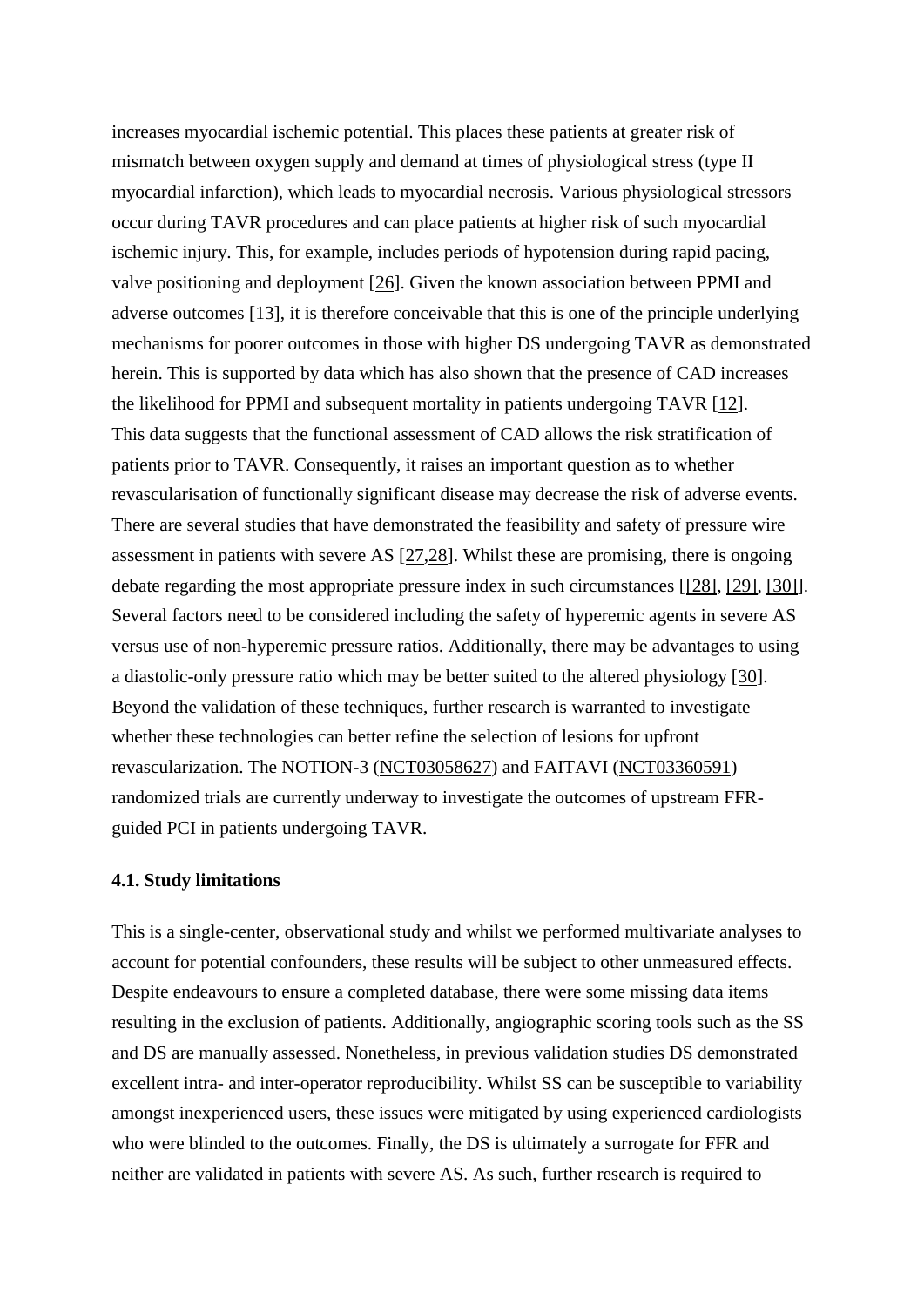validate the appropriate conditions and thresholds for invasive pressure indices in this patient cohort.

## **5. Conclusions**

Angiographic scoring tools that assess anatomical complexity and lesion physiological significance predict clinical outcomes following TAVR. However, only angiographic functional scoring remained independently associated when adjusted for other clinical factors. Further research is now warranted to validate the use of invasive and non-invasive pressure-based indices in severe AS and their role in guiding upstream revascularisation prior to TAVR.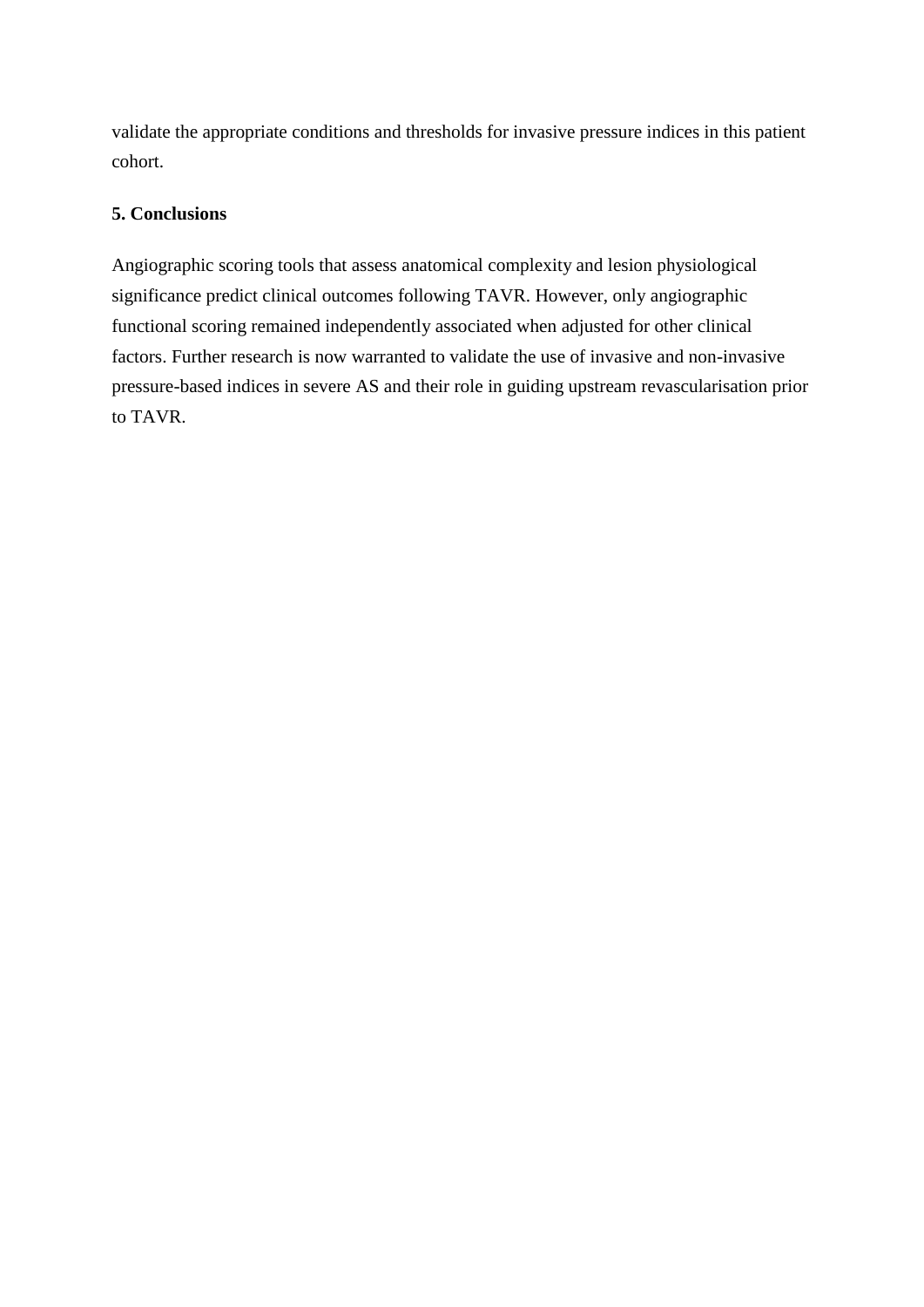## **Funding**

AJB is supported by fellowships from the National Health and Medical Research Council and the National Heart Foundation.

## **CRediT authorship contribution statement**

**Michael Michail:** Conceptualization, Methodology, Writing - original draft. **Udit Thakur:** Formal analysis, Visualization. **Andrea Comella:** Formal analysis. **Ren Y. Lim:** Investigation. **Vivek Gupta:** Investigation. **Sean Tan:** Investigation. **Hashrul Rashid:** Data curation, Validation. **James D. Cameron:** Supervision, Resources. **Stephen J. Nicholls:** Supervision. **Liam M. McCormick:** Investigation. **Robert P. Gooley:** Investigation. **Anthony Mathur:** Supervision. **Alun D. Hughes:** Supervision. **Adam J. Brown:** Conceptualization, Methodology, Writing - review & editing.

## **Declaration of competing interest**

The authors have no conflicts of interest to declare.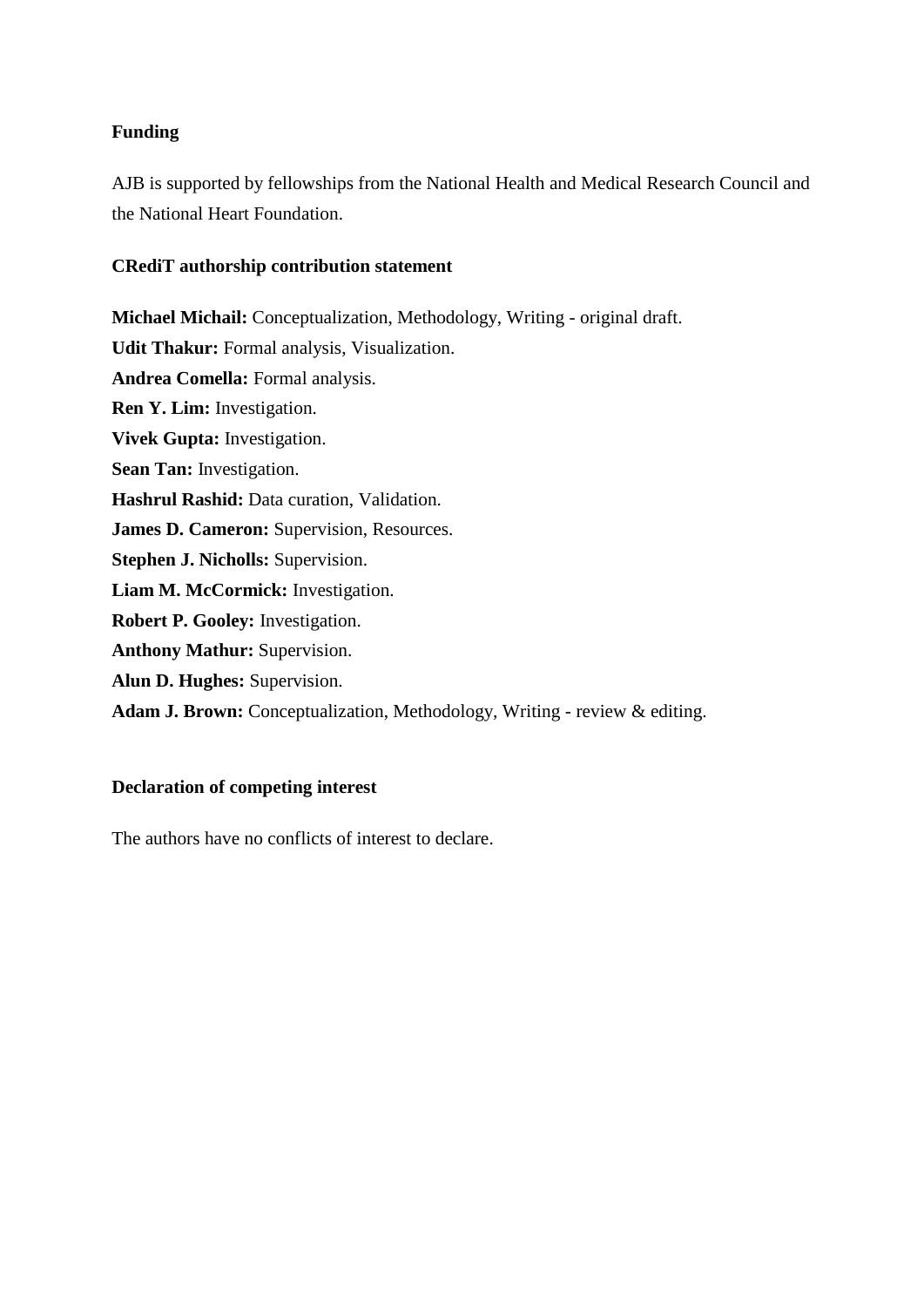## **References**

[1] C.J. Mullany, L.R. Elveback, R.L. Frye, J.R. Pluth, W.D. Edwards, T.A. Orszulak, *et al.* Coronary artery disease and its management: influence on survival in patients undergoing aortic valve replacement J Am Coll Cardiol, 10 (1) (1987), pp. 66-72

[2] H. Baumgartner, V. Falk, J.J. Bax, M. De Bonis, C. Hamm, P.J. Holm, *et al.* 2017 ESC/EACTS Guidelines for the management of valvular heart disease: the Task Force for the Management of Valvular Heart Disease of the European Society of Cardiology (ESC) and the European Association for Cardio-Thoracic Surgery (EACTS) Eur Heart J, 38 (36) (2017), pp. 2739-2791

[3] P.F. Ludman, N. Moat, M.A. de Belder, D.J. Blackman, A. Duncan, W. Banya, *et al.* Transcatheter aortic valve implantation in the United Kingdom: temporal trends, predictors of outcome, and 6-year follow-up: a report from the UK Transcatheter Aortic Valve Implantation (TAVI) Registry, 2007 to 2012 Circulation, 131 (13) (2015), pp. 1181-1190

[4] V. Singh, A.P. Rodriguez, B. Thakkar, N.J. Patel, A. Ghatak, A.O. Badheka, *et al.* Comparison of outcomes of transcatheter aortic valve replacement plus percutaneous coronary intervention versus transcatheter aortic valve replacement alone in the United States Am J Cardiol, 118 (11) (2016), pp. 1698-1704

[5] A. Linke, P. Wenaweser, U. Gerckens, C. Tamburino, J. Bosmans, S. Bleiziffer, *et al.*Treatment of aortic stenosis with a self-expanding transcatheter valve: the International Multi-centre ADVANCE Study Eur Heart J, 35 (38) (2014), pp. 2672-2684

[6] G.P. Ussia, M. Barbanti, A. Colombo, G. Tarantini, A.S. Petronio, F. Ettori, *et al.*Impact of coronary artery disease in elderly patients undergoing transcatheter aortic valve implantation: insight from the Italian CoreValve Registry Int J Cardiol, 167 (3) (2013), pp. 943-950

[7] M.Z. Khawaja, K.N. Asrress, H. Haran, S. Arri, I. Nadra, K. Bolter, *et al.*The effect of coronary artery disease defined by quantitative coronary angiography and SYNTAX score upon outcome after transcatheter aortic valve implantation (TAVI) using the Edwards bioprosthesis EuroIntervention, 11 (4) (2015), pp. 450-455

[8] G. Witberg, E. Regev, S. Chen, A. Assali, I.M. Barbash, D. Planer, *et al.*The prognostic effects of coronary disease severity and completeness of revascularization on mortality in patients undergoing transcatheter aortic valve replacement JACC Cardiovasc Interv, 10 (14) (2017), pp. 1428-1435

[9] G.G. Stefanini, S. Stortecky, D. Cao, J. Rat-Wirtzler, C.J. O'Sullivan, S. Gloekler, *et al.* Coronary artery disease severity and aortic stenosis: clinical outcomes according to SYNTAX score in patients undergoing transcatheter aortic valve implantation Eur Heart J, 35 (37) (2014), pp. 2530-2540

[10] J.M. Paradis, J.M. White, P. Genereux, M. Urena, D. Doshi, T. Nazif, *et al.*Impact of coronary artery disease severity assessed with the SYNTAX score on outcomes following transcatheter aortic valve replacement J Am Heart Assoc (2017), p. 6(2)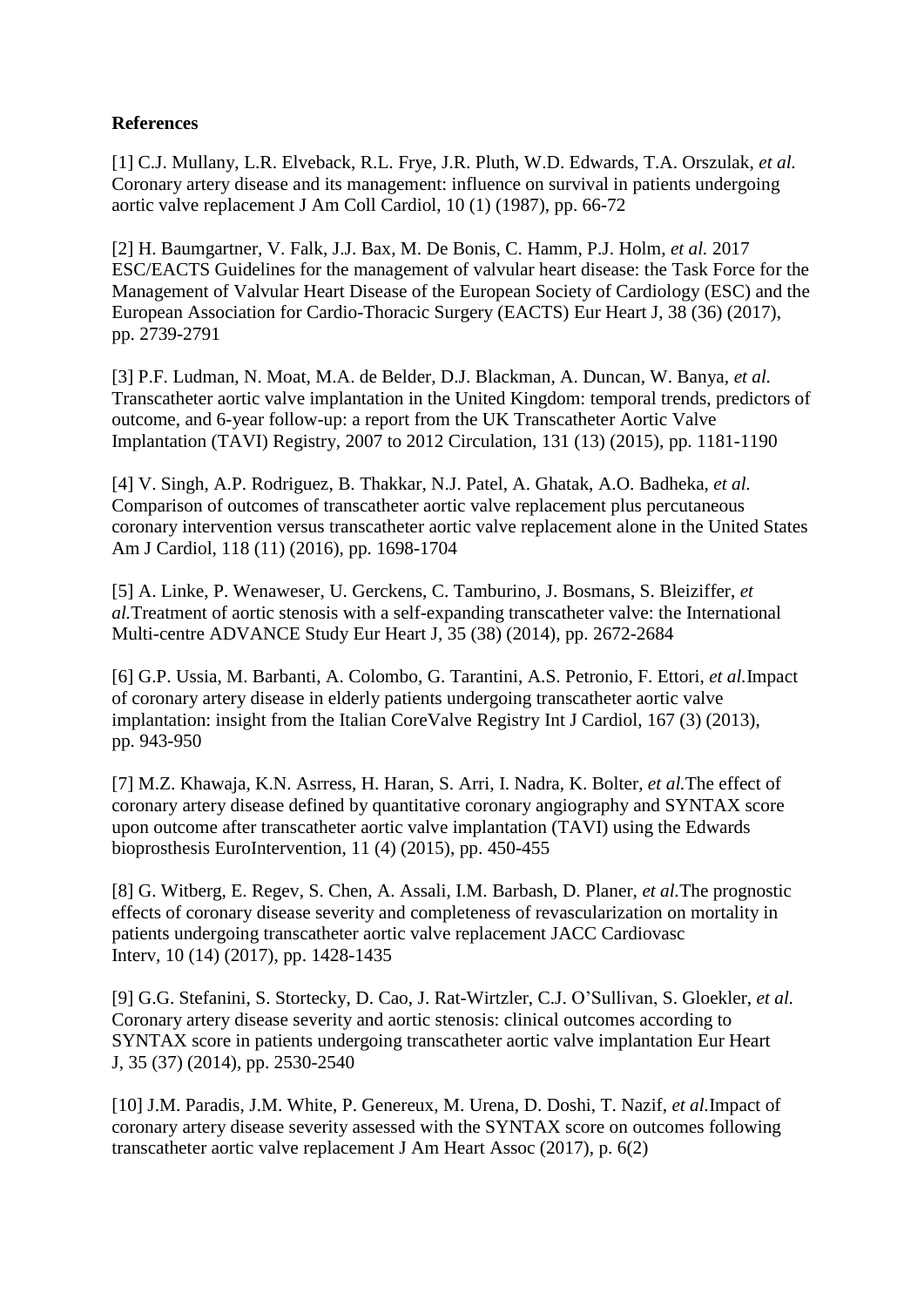[11] G. Witberg, O. Zusman, P. Codner, A. Assali, R. KornowskiImpact of coronary artery revascularization completeness on outcomes of patients with coronary artery disease undergoing transcatheter aortic valve replacement. A meta-analysis of studies using the residual SYNTAX score (synergy between PCI with taxus and cardiac surgery) 11 (3) (2018)

[12] K.C. Koskinas, S. Stortecky, A. Franzone, C.J. O'Sullivan, F. Praz, K. Zuk, *et al.*Postprocedural troponin elevation and clinical outcomes following transcatheter aortic valve implantation J Am Heart Assoc (2016), p. 5(2)

[13] M. Michail, N. Cameron James, N. Nerlekar, R. Ihdayhid Abdul, M. McCormick Liam, R. Gooley, *et al.*Periprocedural myocardial injury predicts short- and long-term mortality in patients undergoing transcatheter aortic valve replacement Circ Cardiovasc Interv, 11 (11) (2018), Article e007106

[14] M. Michail, H.M. Dehbi, N. Nerlekar, J.E. Davies, A.S.P. Sharp, S. Talwar, *et al.*Application of the DILEMMA score to improve lesion selection for invasive physiological assessment Catheter Cardiovasc Interv, 94 (2019), pp. E96-E103

[15] D.T. Wong, O. Narayan, B.S. Ko, D.P. Leong, S. Seneviratne, E.L. Potter, *et al.*A novel coronary angiography index (DILEMMA score) for prediction of functionally significant coronary artery stenoses assessed by fractional flow reserve: a novel coronary angiography index Am Heart J, 169 (4) (2015), pp. 564-571

[16] O. Beton, H. Kaya, O.O. Turgut, M.B. YilmazPrediction of fractional flow reserve with angiographic DILEMMA score Anatol J Cardiol, 17 (4) (2017), pp. 285-292

[17] G. Sianos, M.A. Morel, A.P. Kappetein, M.C. Morice, A. Colombo, K. Dawkins, *et al.*The SYNTAX Score: an angiographic tool grading the complexity of coronary artery disease EuroIntervention, 1 (2) (2005), pp. 219-227

[18] A.P. Kappetein, S.J. Head, P. Genereux, N. Piazza, N.M. van Mieghem, E.H. Blackstone, *et al.*Updated standardized endpoint definitions for transcatheter aortic valve implantation: the Valve Academic Research Consortium-2 consensus document (VARC-2) Eur J Cardiothorac Surg, 42 (5) (2012), pp. S45-S60

[19] R. Hachamovitch, S.W. Hayes, J.D. Friedman, I. Cohen, D.S. BermanComparison of the short-term survival benefit associated with revascularization compared with medical therapy in patients with no prior coronary artery disease undergoing stress myocardial perfusion single photon emission computed tomography Circulation, 107 (23) (2003), pp. 2900-2907

[20] S. Dorbala, R. Hachamovitch, Z. Curillova, D. Thomas, D. Vangala, R.Y. Kwong, *et al.* Incremental prognostic value of gated Rb-82 positron emission tomography myocardial perfusion imaging over clinical variables and rest LVEF JACC Cardiovasc Imaging, 2 (7) (2009), pp. 846-854

[21] P.A.L. Tonino, B. De Bruyne, N.H.J. Pijls, U. Siebert, F. Ikeno, M. van't Veer, *et al.* Fractional flow reserve versus angiography for guiding percutaneous coronary intervention N Engl J Med, 360 (3) (2009), pp. 213-224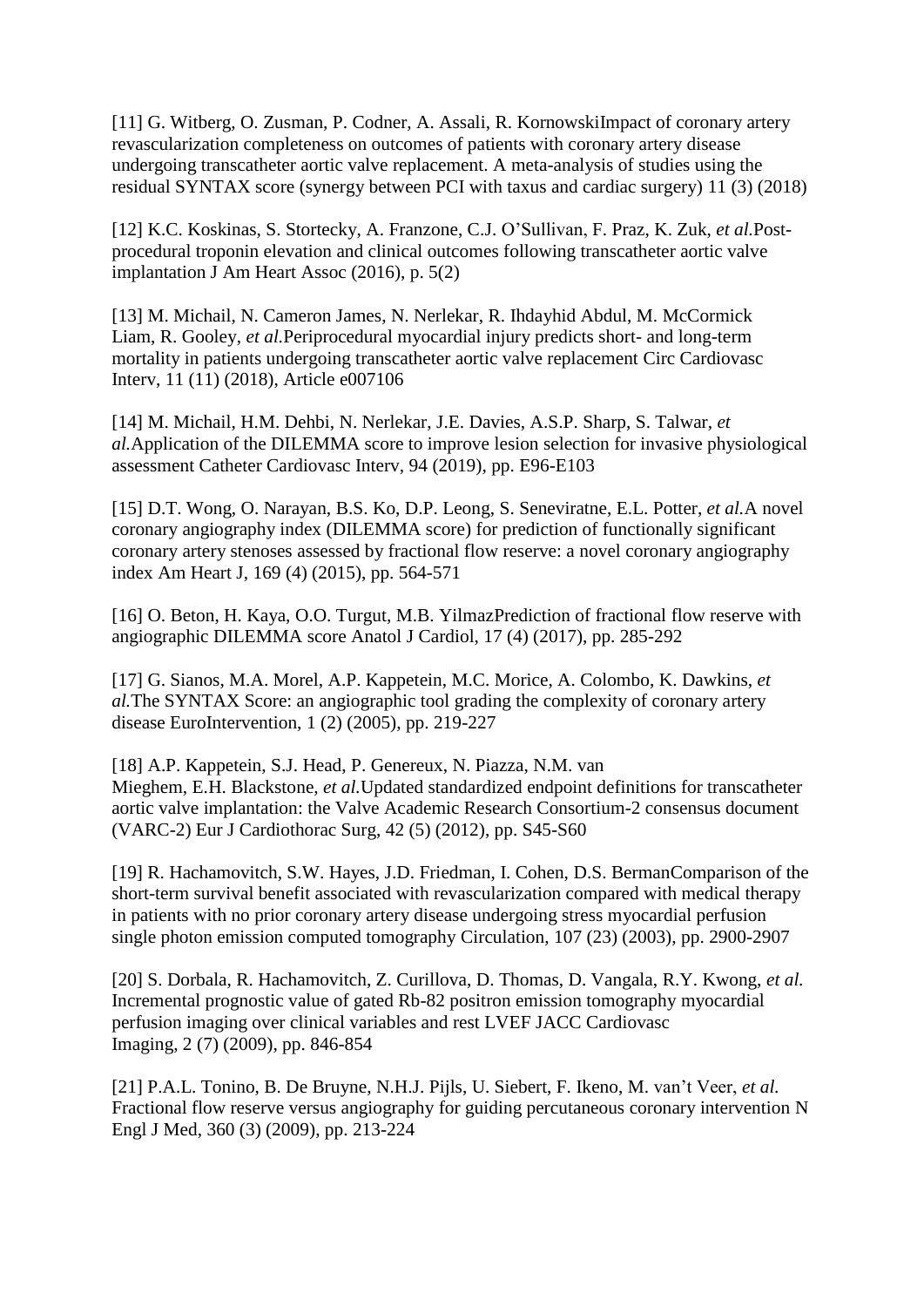[22] B. De Bruyne, N.H. Pijls, B. Kalesan, E. Barbato, P.A. Tonino, Z. Piroth, *et al.* Fractional flow reserve-guided PCI versus medical therapy in stable coronary disease N Engl J Med, 367 (11) (2012), pp. 991-1001

[23] F.-J. Neumann, M. Sousa-Uva, A. Ahlsson, F. Alfonso, A.P. Banning, U. Benedetto, *et al.* 2018 ESC/EACTS Guidelines on myocardial revascularization Eur Heart J (2018), p. ehy394

[24] M. Michail, J.E. Davies, J.D. Cameron, K.H. Parker, A.J. Brown Pathophysiological coronary and microcirculatory flow alterations in aortic stenosis Nat Rev Cardiol, 15 (7) (2018), pp. 420-431

[25] M. Michael, *et al.*Acute effects of transcatheter aortic valve replacement on central aortic hemodynamics in patients with severe aortic stenosis Hypertension (2020), 10.1161/HYPERTENSIONAHA.119.14385 [Epub ahead of print]

[26] M. Michail, K.N. Asrress, J.D. Cameron, R. Gooley, L.M. McCormick, A.D. Hughes, *et al.* Adaptations to coronary physiology in a patient with severe aortic stenosis and complete heart block undergoing transcatheter aortic valve replacement JACC Cardiovasc Interv, 12 (7) (2019), pp. 687-689

[27] G. Pesarini, R. Scarsini, C. Zivelonghi, A. Piccoli, A. Gambaro, L. Gottin, *et al.* Functional assessment of coronary artery disease in patients undergoing transcatheter aortic valve implantation: influence of pressure overload on the evaluation of lesions severity Circ Cardiovasc Interv (2016), p. 9(11)

[28] R. Scarsini, G. Pesarini, C. Zivelonghi, A. Piccoli, V. Ferrero, M. Lunardi, *et al.* Physiologic evaluation of coronary lesions using instantaneous wave-free ratio (iFR) in patients with severe aortic stenosis undergoing trans-catheter aortic valve implantation EuroIntervention, 13 (13) (2017), pp. 1512-1519

[29] F. Yamanaka, K. Shishido, T. Ochiai, N. Moriyama, K. Yamazaki, A. Sugitani, *et al.* Instantaneous wave-free ratio for the assessment of intermediate coronary artery stenosis in patients with severe aortic valve stenosis: comparison with myocardial perfusion scintigraphy JACC Cardiovasc Interv, 11 (20) (2018), pp. 2032-2040

[30] Y. Ahmad, M. Gotberg, C. Cook, J.P. Howard, I. Malik, G. Mikhail, *et al.* Coronary hemodynamics in patients with severe aortic stenosis and coronary artery disease undergoing transcatheter aortic valve replacement: implications for clinical indices of coronary stenosis severity JACC Cardiovasc Interv, 11 (20) (2018), pp. 2019-2031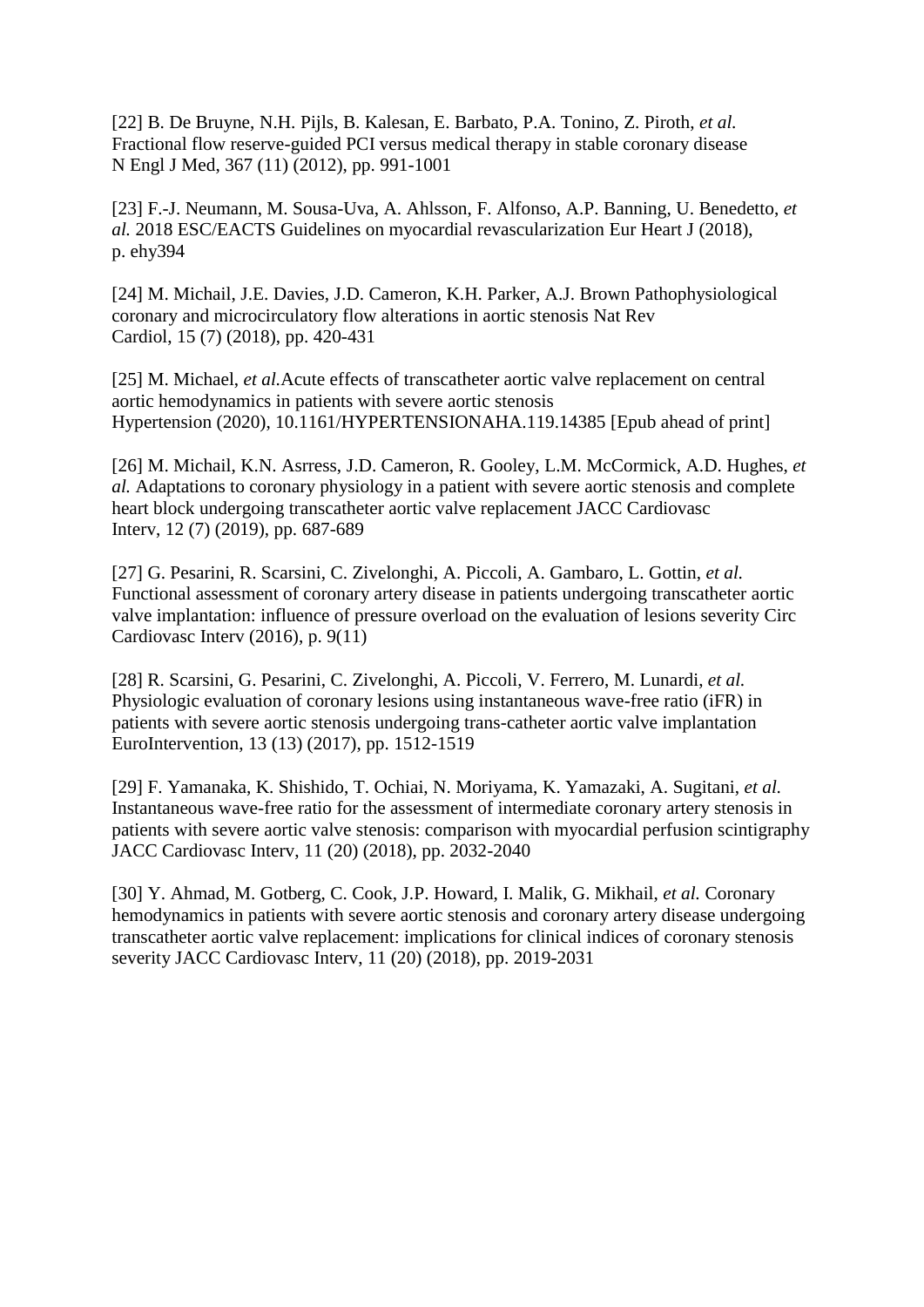|                                       |                            | <b>DILEMMA</b><br>score $\leq 2$<br>$(n = 153)$ | <b>DILEMMA</b><br>score > 2<br>$(n = 76)$ | $\mathbf{p}$<br>value | <b>SYNTAX</b><br>score $\leq 9$<br>$(n = 181)$ | <b>SYNTAX</b><br>score > 9<br>$(n = 48)$ | $\mathbf{p}$<br>value |  |
|---------------------------------------|----------------------------|-------------------------------------------------|-------------------------------------------|-----------------------|------------------------------------------------|------------------------------------------|-----------------------|--|
| Baseline patient characteristics      |                            |                                                 |                                           |                       |                                                |                                          |                       |  |
|                                       | Age, years                 | $83.9 \pm 8.5$                                  | $83.9 \pm 5.4$                            | 0.98                  | $83.7 \pm 8.0$                                 | $84.5 \pm 5.8$                           | 0.536                 |  |
|                                       | Female gender              | 85 (55.6)                                       | 41 (53.9)                                 | 0.818                 | 106(58.6)                                      | 28(41.7)                                 | 0.036                 |  |
| <b>BMI</b>                            |                            | $26.7 \pm 5.6$                                  | $26.8 \pm 6.1$                            | 0.923                 | $86.8 \pm 5.9$                                 | $26.5 \pm 5.4$                           | 0.731                 |  |
| Diabetes                              |                            | 28(18.3)                                        | 15(19.7)                                  | 0.793                 | 34(18.8)                                       | 9(18.8)                                  | 0.996                 |  |
| <b>HTN</b>                            |                            | 106(69.3)                                       | 57 (75.0)                                 | 0.368                 | 131(72.4)                                      | 32(66.7)                                 | 0.438                 |  |
| AF                                    |                            | 47(30.7)                                        | 25(32.9)                                  | 0.738                 | 53 $(29.3)$                                    | 19(39.6)                                 | 0.172                 |  |
| Previous MI                           |                            | 5(3.3)                                          | 8(10.5)                                   | 0.025                 | 8(4.4)                                         | 5(10.4)                                  | 0.110                 |  |
|                                       | Previous PCI               | 17(11.1)                                        | 21(27.6)                                  | 0.002                 | 27(14.9)                                       | 11(22.9)                                 | 0.185                 |  |
|                                       | Previous CVA               | 17(11.1)                                        | 12(15.8)                                  |                       | $0.316$ 24 (13.3)                              | 5(10.4)                                  | 0.599                 |  |
| <b>COPD</b>                           |                            | 30(19.6)                                        | 21(27.6)                                  |                       | $0.169$ 39 (21.55)                             | 12(25.0)                                 | 0.609                 |  |
| $\mu$ mol/L                           | Creatinine,                | $96.4 \pm 44.7$                                 | $96.2 \pm 31.5$                           |                       | $0.974$ $95.6 \pm 42.7$                        | $99.2 \pm 29.4$                          | 0.576                 |  |
| Baseline echocardiographic parameters |                            |                                                 |                                           |                       |                                                |                                          |                       |  |
| Bicuspid valve                        |                            | 2(1.3)                                          | 1(1.3)                                    |                       | $0.996 \quad 3(1.7)$                           | 0(0)                                     | 0.996                 |  |
| Valve area, $cm2$                     |                            | $0.74 \pm 0.2$                                  | $0.7 \pm 0.2$                             | 0.245                 | $0.74 \pm 0.2$                                 | $0.68 \pm 0.2$                           | 0.068                 |  |
| $LVEF < 50\%$                         |                            | 20(13.1)                                        | 7(9.2)                                    | 0.394                 | 18(9.9)                                        | 9(18.8)                                  | 0.093                 |  |
| Peak gradient,<br>mmHg                |                            | $83.0 \pm 26.0$                                 | $81.8 \pm 20.9$                           |                       | $0.718$ $82.7 \pm 25.0$                        | $82.3 \pm 22.2$                          | 0.922                 |  |
| Mean gradient,<br>mmHg                |                            | $50.1 \pm 16.3$                                 | $49.0 \pm 12.3$                           |                       | $0.602$ 49.8.1 ± 15.6                          | $49.8 \pm 13.1$                          | 0.983                 |  |
| $\text{ms}^{-1}$                      | Aortic Velocity,           | $4.4 \pm 0.9$                                   | $4.5 \pm 0.5$                             |                       | $0.485 \quad 4.5 \pm 0.8$                      | $4.5 \pm 0.9$                            | 0.683                 |  |
| index                                 | Dimensionless              | $0.22 \pm 0.17$                                 | $0.20 \pm 0.05$                           |                       | $0.349$ $0.22 \pm 0.15$                        | $0.20 \pm 0.06$                          | 0.315                 |  |
|                                       | None/mild                  | 142 (92.8)                                      | 73 (96.1)                                 | 0.335                 | 168 (92.8)                                     | 47 (97.9)                                | 0.190                 |  |
| <b>AR</b>                             | Mod/severe                 | 11(7.2)                                         | 3(3.9)                                    |                       | 13(7.2)                                        | 1(2.1)                                   |                       |  |
| <b>MR</b>                             | None/mild                  | 141 (92.2)                                      | 67 (88.2)                                 |                       | 167(92.3)                                      | 41 (85.4)                                | 0.144                 |  |
|                                       | <b>Mod/severe</b> 12 (7.8) |                                                 | 9(11.8)                                   | 0.323                 | 14(7.7)                                        | 7(14.6)                                  |                       |  |

**Table 1. Baseline patient and echocardiographic characteristics.**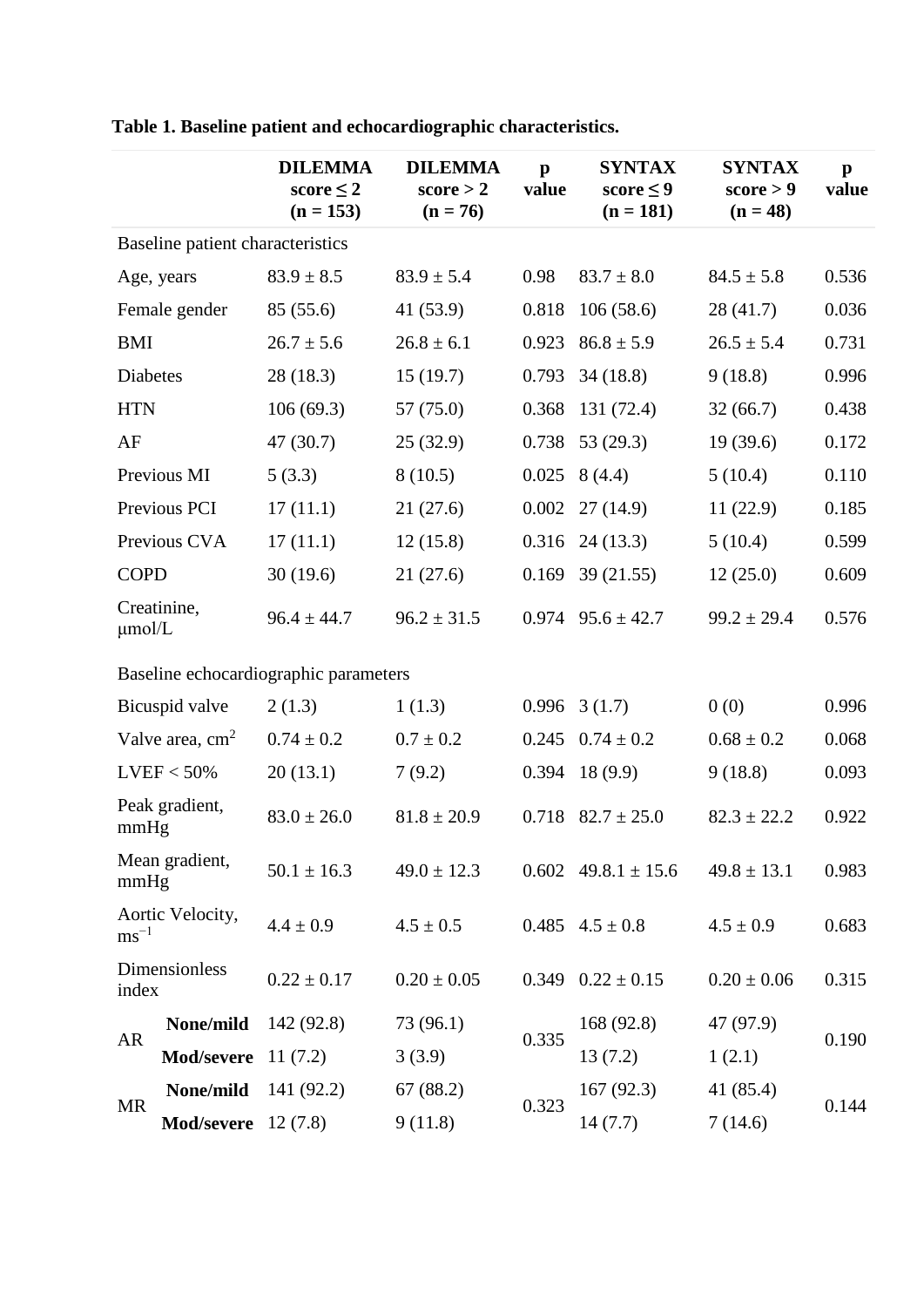Values are presented as  $n$  (%) or mean  $\pm$  SD. AF indicates atrial fibrillation; AR, aortic regurgitation; BMI, body mass index; COPD, chronic obstructive pulmonary disease; CVA, cerebrovascular accident; LVEF, left ventricular ejection fraction; MI, myocardial infarction; MR, mitral regurgitation; PCI, percutaneous coronary intervention.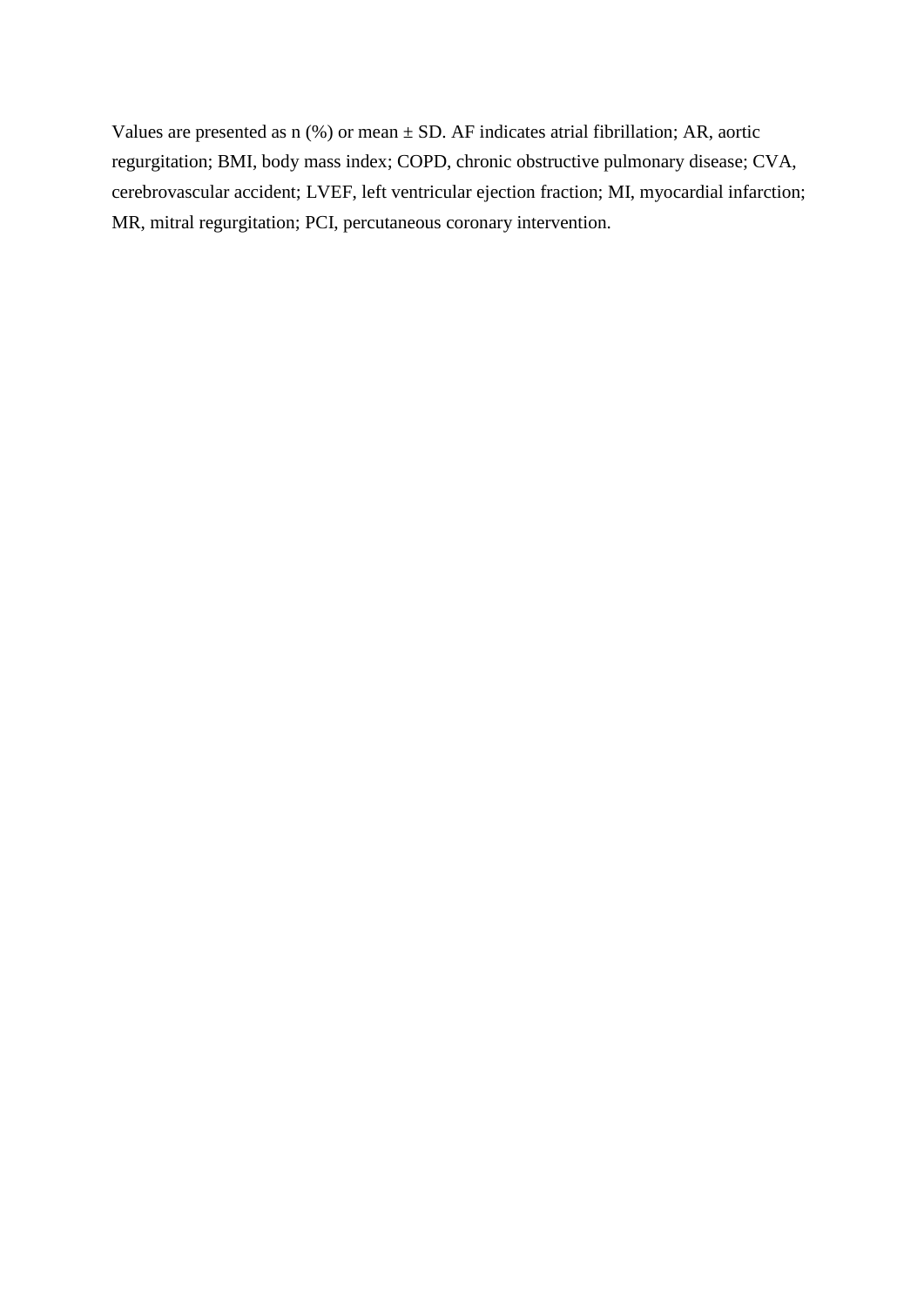|                         |                            | <b>DILEMMA</b><br>score $\leq$ 2 | <b>DILEMMA</b><br>score > 2 | $\mathbf{p}$<br>value | <b>SYNTAX</b><br>score $\leq 9$ | <b>SYNTAX</b><br>score > 9 | $\mathbf{p}$<br>value |
|-------------------------|----------------------------|----------------------------------|-----------------------------|-----------------------|---------------------------------|----------------------------|-----------------------|
| Self-expanding valve    |                            | 62(40.5)                         | 30(39.5)                    | 0.879                 | 72 (39.8)                       | 20(41.7)                   | 0.813                 |
| Length of hospital stay |                            | $8.6 \pm 6.2$                    | $9.0 \pm 7.1$               | 0.651                 | $8.9 \pm 6.8$                   | $8.3 \pm 5.3$              | 0.605                 |
| Bleeding                | VARC 0 or                  | 122 (79.7)                       | 59 (77.6)                   | 0.712                 | 141 (77.9)                      | 40(83.3)                   | 0.411                 |
|                         | <b>VARC 2 or</b><br>3      | 31(20.3)                         | 17(22.4)                    |                       | 40(22.1)                        | 8(16.7)                    |                       |
| Vascular complication   |                            | 39(25.5)                         | 18(23.7)                    | 0.766                 | 52(28.7)                        | 5(10.4)                    | 0.009                 |
| <b>AKI</b>              | No AKI                     | 134 (87.6)                       | 63 (82.9)                   |                       | 157(86.7)                       | 40(83.3)                   | 0.692                 |
|                         | <b>Stage 1</b>             | 11(7.2)                          | 7(9.2)                      | 0.702                 | 14(7.7)                         | 4(8.3)                     |                       |
|                         | <b>Stage 2</b>             | 4(2.6)                           | 4(5.3)                      |                       | 5(2.8)                          | 3(6.3)                     |                       |
|                         | Stage 3                    | 4(2.6)                           | 2(2.6)                      |                       | 5(2.8)                          | 1(2.1)                     |                       |
| LVEF, $<$ 50%           |                            | 16(10.5)                         | 14(18.4)                    | 0.093                 | 16(8.8)                         | 14(29.2)                   | < 0.001               |
| Peak gradient, mmHg     |                            | $22.2 \pm 8.7$                   | $20.6 \pm 11.3$             | 0.248                 | $22.6 \pm 10.0$                 | $18.3 \pm 7.0$             | 0.007                 |
| Mean gradient, mmHg     |                            | $11.7 \pm 4.8$                   | $10.5 \pm 6.3$              | 0.119                 | $11.8 \pm 5.6$                  | $9.6 \pm 3.8$              | 0.012                 |
| DI                      |                            | $0.54 \pm 0.16$                  | $0.52 \pm 0.16$             | 0.406                 | $0.53 \pm 0.17$                 | $0.53 \pm 0.13$            | 0.962                 |
|                         | None/mild                  | 149 (97.4)                       | 75 (98.7)                   |                       | 177(97.8)                       | 47 (97.9)                  | 0.957                 |
| <b>AR</b>               | <b>Mod/severe</b> $4(2.6)$ |                                  | 1(1.3)                      | 0.527                 | 4(2.2)                          | 1(2.1)                     |                       |
| <b>MR</b>               | None/mild                  | 144(94.1)                        | 71 (93.4)                   |                       | 172(95.0)                       | 43 (89.6)                  | 0.162                 |
|                         | <b>Mod/severe</b> $9(5.9)$ |                                  | 5(6.6)                      | 0.836                 | 9(5.0)                          | 5(10.4)                    |                       |
| New PPM                 |                            | 36(23.5)                         | 17(22.4)                    | 0.844                 | 46(25.4)                        | 12(25.0)                   | 0.953                 |

Values are presented as  $n$  (%) or mean  $\pm$  SD. AKI indicates acute kidney injury; AR, aortic regurgitation; DI, dimensionless index; LVEF, left ventricular ejection fraction; MR, mitral regurgitation; PPM, permanent pacemaker; VARC, Valve Academic Research Consortium.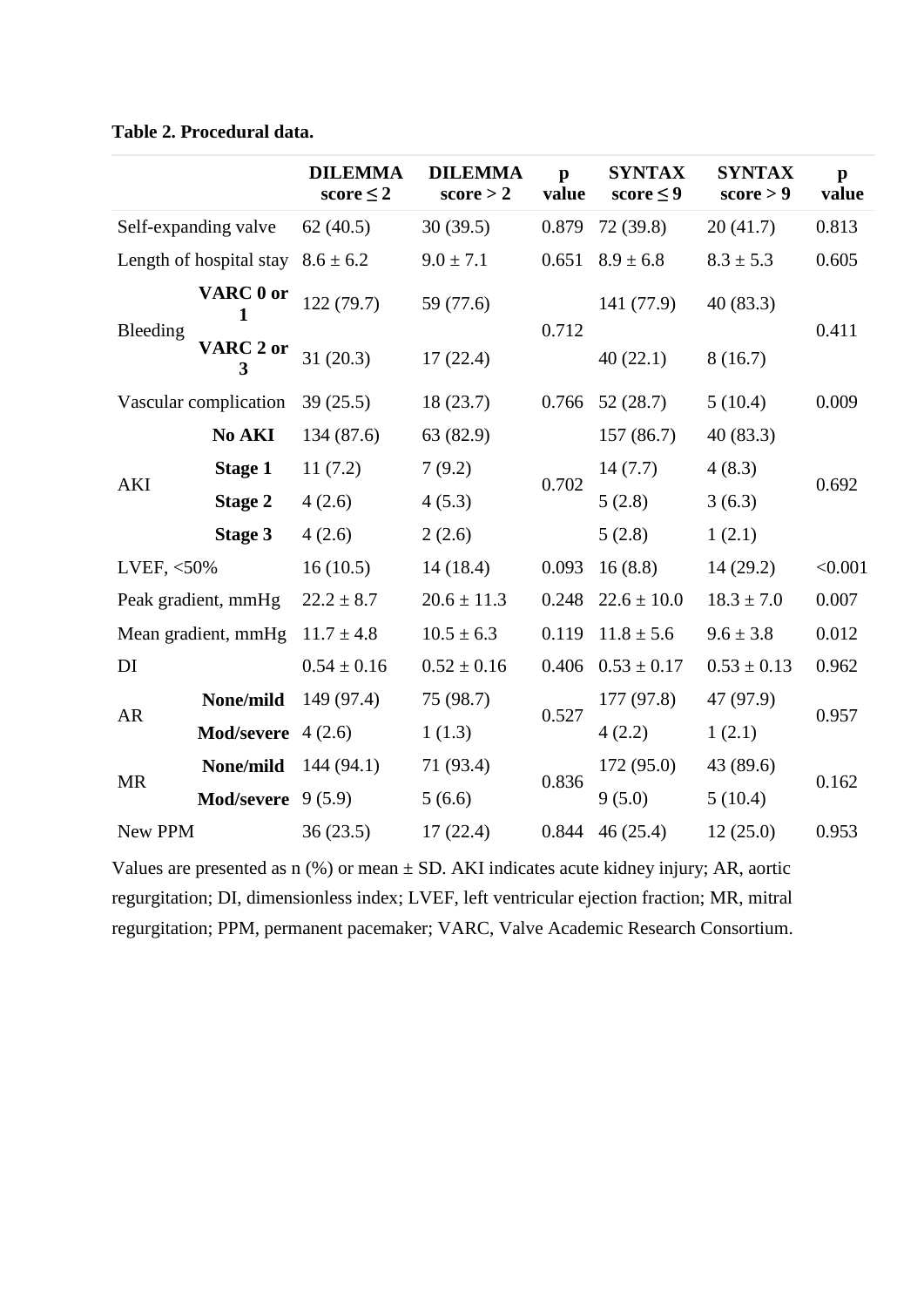|                                 | <b>DILEMMA</b><br>score $\leq 2$ | <b>DILEMMA</b><br>score $> 2$ | p<br>value | <b>SYNTAX</b><br>score $\leq 9$ | <b>SYNTAX</b><br>score > 9 | $\mathbf{p}$<br>value |
|---------------------------------|----------------------------------|-------------------------------|------------|---------------------------------|----------------------------|-----------------------|
| <b>Spontaneous</b><br>MI        | 3(2.0)                           | 0(0)                          | 0.219      | 3(2.0)                          | 0(0)                       | 0.370                 |
| <b>Stroke and</b><br><b>TIA</b> | 6(3.9)                           | 7(9.2)                        | 0.103      | 9(5.0)                          | 4(8.3)                     | 0.371                 |
| <b>Death</b>                    | 3(2.0)                           | 3(4.0)                        | 0.375      | 4(2.2)                          | 2(4.1)                     | 0.451                 |
| <b>HF</b><br>admissions         | 10(6.5)                          | 10(13.2)                      | 0.095      | 10(5.5)                         | 10(20.8)                   | 0.001                 |
| <b>MACCE</b>                    | 21(13.7)                         | 19(25.0)                      | 0.034      | 25(13.8)                        | 15(31.3)                   | 0.005                 |

**Table 3. 30-day outcomes.**

Values are presented as n (%). Major adverse cardiac and cerebrovascular events (MACCE) included spontaneous myocardial infarction (MI), stroke, transient ischaemic attack (TIA), heart failure (HF) admissions and all-cause death at 30 days.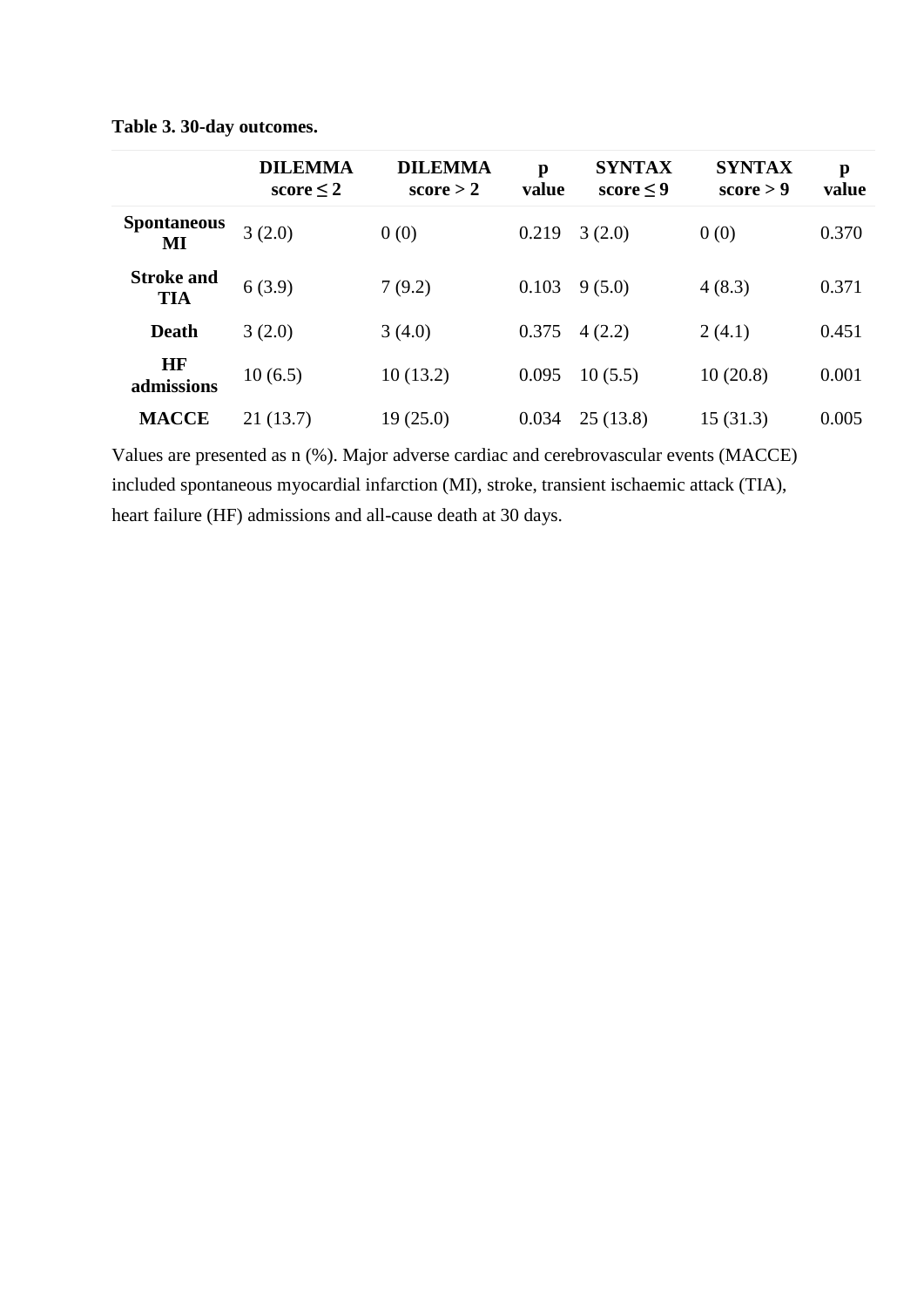| <b>Variable</b>                          | <b>HR</b> | CI            | p value |
|------------------------------------------|-----------|---------------|---------|
| $^{a}$ Age                               | 1.044     | $0.97 - 1.12$ | 0.248   |
| $b$ BMI                                  | 0.95      | $0.89 - 1.01$ | 0.105   |
| Male gender                              | 1.84      | $0.85 - 3.96$ | 0.120   |
| Self-expanding valve                     | 0.88      | $0.40 - 1.92$ | 0.742   |
| Diabetes                                 | 0.73      | $0.25 - 2.10$ | 0.556   |
| <b>HTN</b>                               | 0.94      | $0.41 - 2.15$ | 0.890   |
| Previous CVA                             | 0.54      | $0.13 - 2.28$ | 0.402   |
| Previous MI                              | 2.21      | $0.66 - 7.33$ | 0.197   |
| Previous PCI                             | 1.13      | $0.43 - 2.99$ | 0.800   |
| <b>COPD</b>                              | 2.14      | $0.98 - 4.68$ | 0.056   |
| <sup>c</sup> Creatinine                  | 1.00      | $0.99 - 1.01$ | 0.447   |
| LVEF $<$ 50%                             | 2.34      | $0.95 - 5.81$ | 0.066   |
| DS > 2                                   | 2.28      | $1.07 - 4.84$ | 0.033   |
| SS > 9                                   | 2.34      | $1.07 - 5.11$ | 0.033   |
| CAD $(\geq 30\%$ in at least one vessel) | 1.08      | $0.51 - 2.31$ | 0.840   |

**Table 4. Univariate analyses.**

Independent predictors of post–transcatheter aortic valve replacement mortality. Hazard ratio (HR) and 95% confidence interval (CI). BMI indicates body mass index; CAD, coronary artery disease; COPD, chronic obstructive pulmonary disease; CVA, cerebrovascular accident; DS, DILEMMA score; LVEF, left ventricular ejection fraction; MI, myocardial infarction; PCI, percutaneous coronary intervention; SS, SYNTAX score. <sup>a</sup> Per one-year increase. <sup>b</sup> Per 1 kg/cm<sup>2</sup> increase. <sup>c</sup> Per 1 μmol/L increase.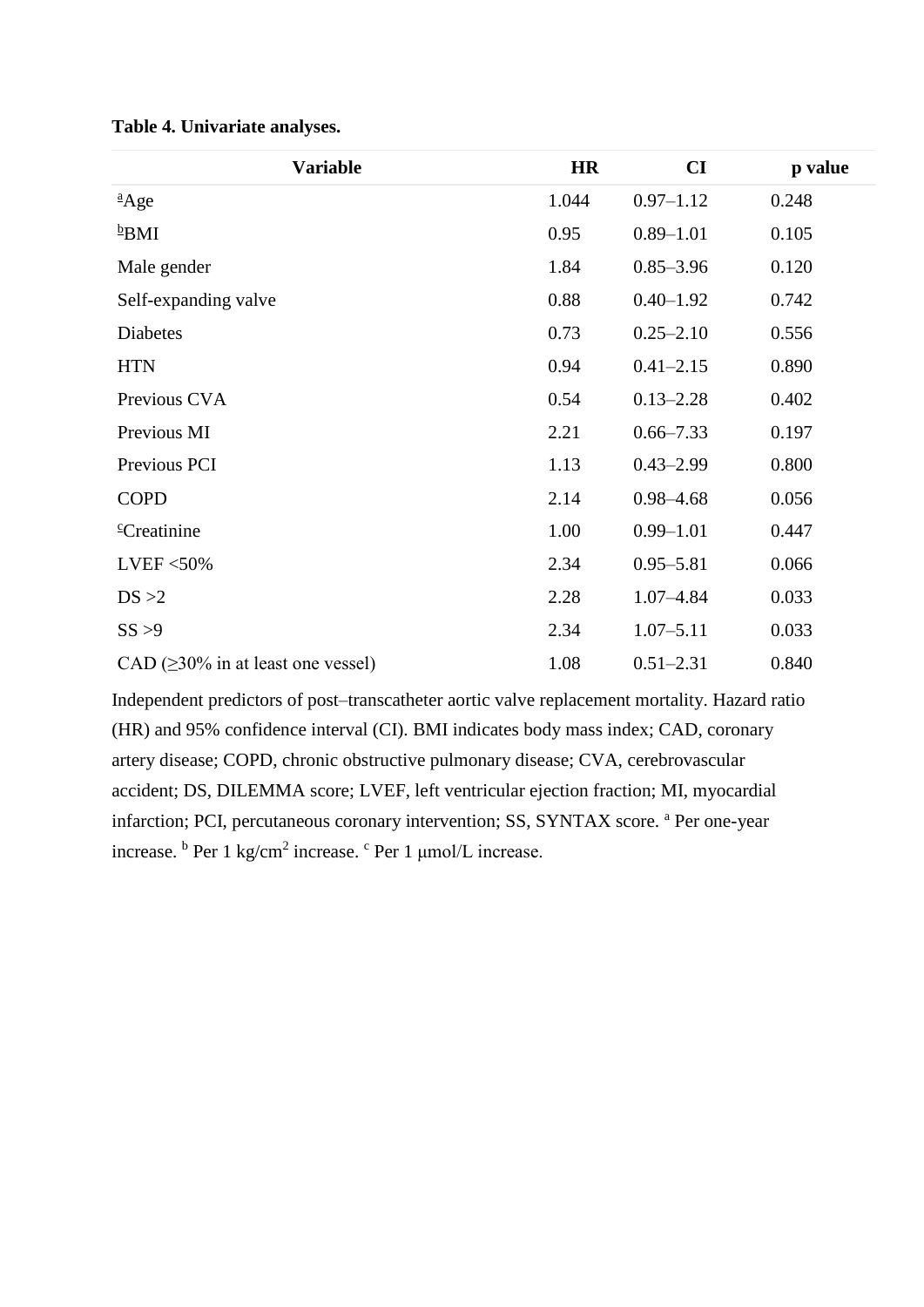

Fig. 1. Study Flow Chart. Of the 320 patients who were screened, 229 patients were included in the final analysis. AR indicates aortic regurgitation; CABG, coronary artery bypass surgery; CAD, coronary artery disease; TAVR, transcatheter aortic valve replacement.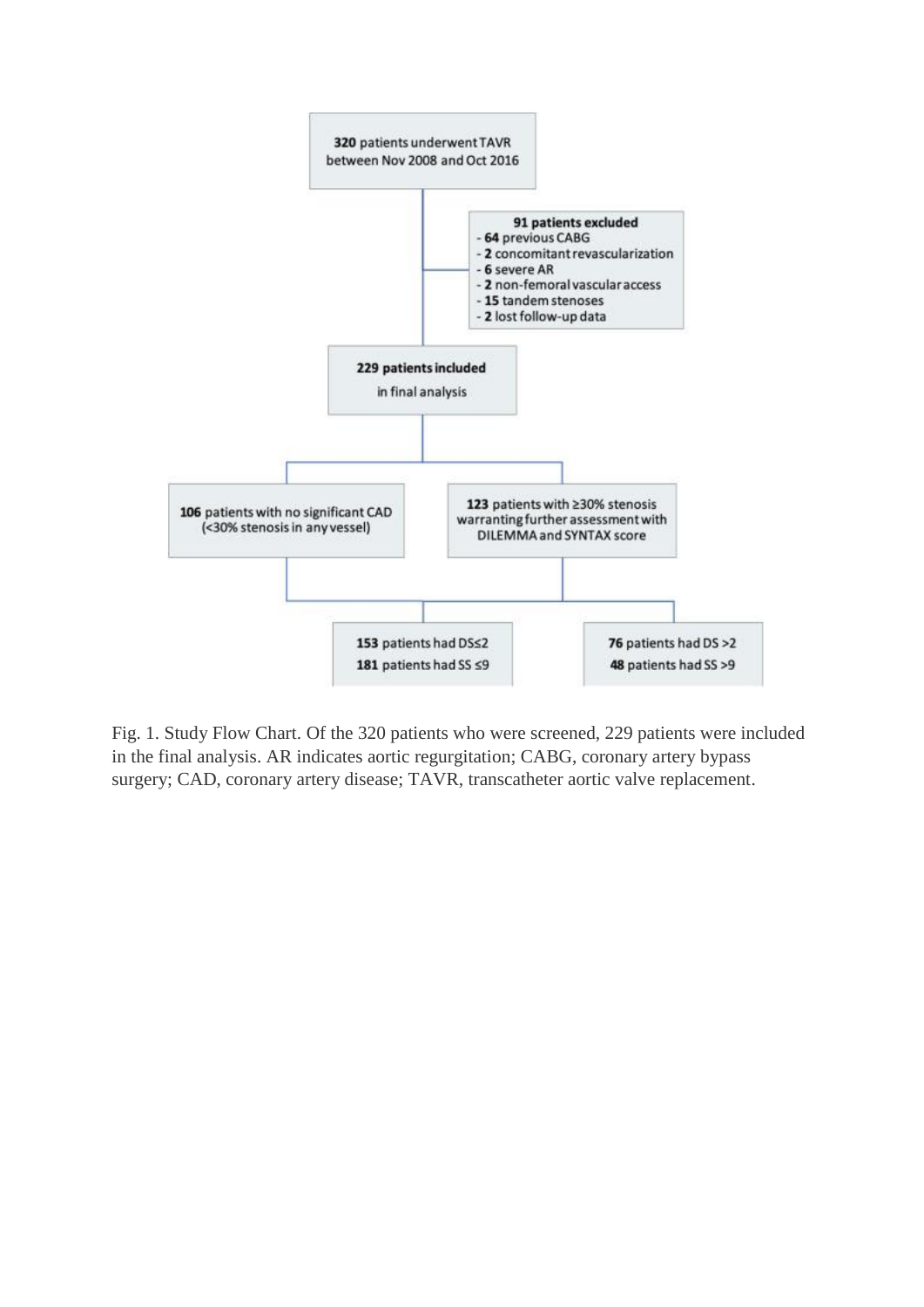

Fig. 2. Kaplan-Meier curves showing the effects of coronary artery disease (CAD) upon post-transcatheter aortic valve replacement mortality as stratified by (A) the presence of CAD defined by ≥30% stenosis in ≥1 vessel, (B) DILEMMA score and (C) SYNTAX score.